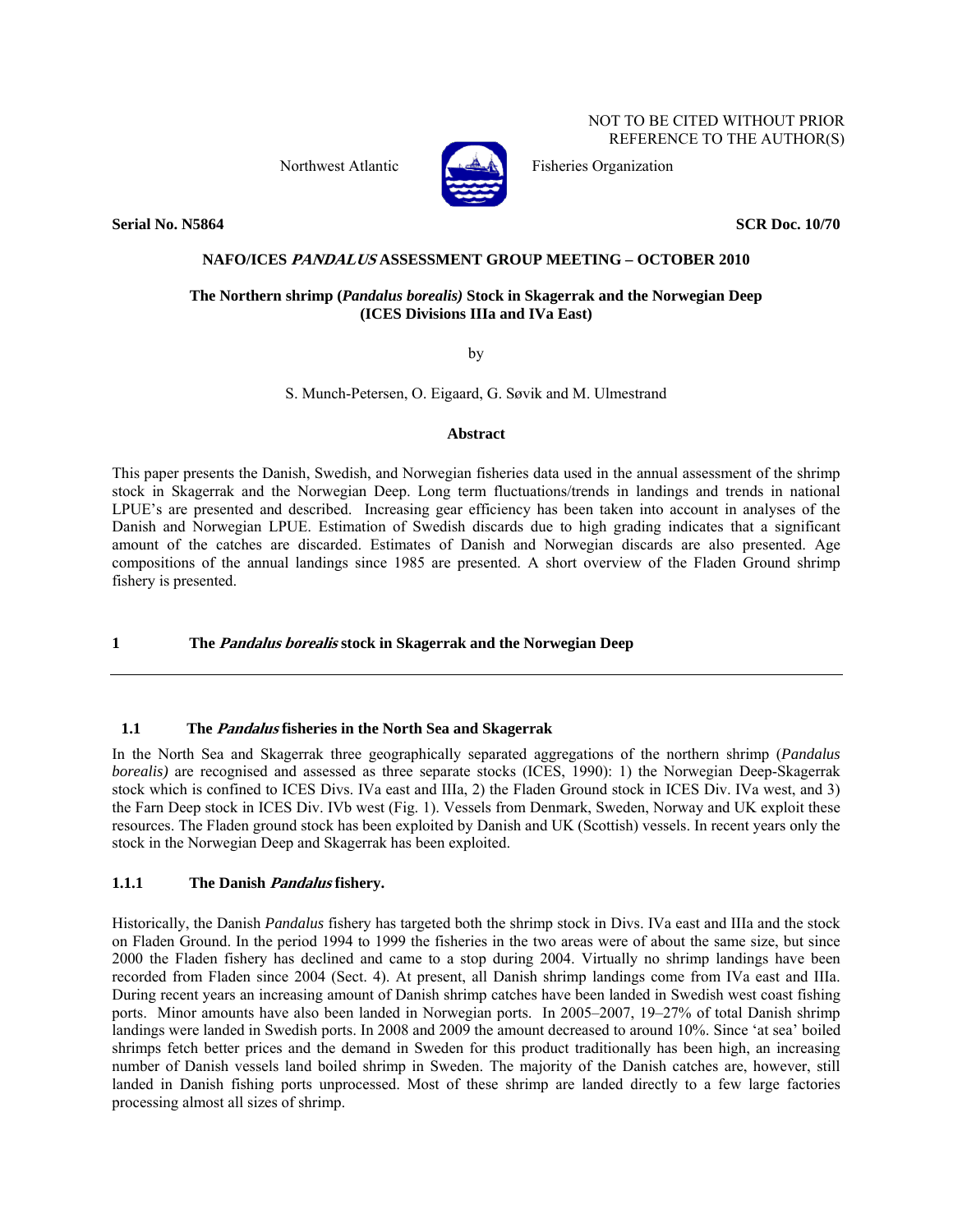New analyses for the period 1987 to 2009 of the Danish log book data on catch and corresponding effort, vessel size from the vessel register, and economical data of landings on single trip basis have been made. Results show that the number of vessels participating in the *Pandalus* fishery has decreased from 191 vessels in 1987 to only 11 vessels in 2009. Fig. 2 shows the development from 1987 to 2009. It is the smaller vessels which have left the *Pandalus* fishery, and the average vessel size has increased from 20 to 26 m in the period and average horse power from 415 to around  $700$  (Fig. 2).

Gear development in the Danish shrimp fishery and its influence on effort.

The technological improvements of the fishing fleet and its implication for the effective effort has been described in SCR Doc. 08/75. The effective effort by vessels has increased considerably. Following this development the nominal LPUE is standardised accordingly. The difference between standardised LPUE and the logbook recorded LPUE for the period 1987-2009 is shown in Fig. 7.

#### **1.1.2 The Norwegian Pandalus fishery (SCR Doc. 10/62)**

#### **1.1.3 The Swedish Pandalus fishery**

In 2009, a total of about 75 trawlers reported landings of *Pandalus* in the Swedish log books. Of these, 45 landed more than 10 t *Pandalus* and can be considered specialised in this fishery.

The size of the vessels ranges between 11-34 m with an average of 21 m. GRT varies from 17 to 260, with an average of 100 GRT. The average engine effect is around 378 kW (92-736 kW). The larger trawlers are normally fishing in the eastern and central part of Skagerrak. The smaller trawlers are mostly fishing in the Swedish coastal zone inside a 'trawling border' where special regulations apply for the use of trawls: Trawling is in these areas restricted to waters deeper than 60 m and there are special limits in the length of ground rope and in the size of the trawl and trawl doors. Furthermore, the trawls to be used inside this border must be equipped with a species selective Nordmøre grid of 19 mm bar space and an unblocked fish opening in the trawl roof. This has resulted in very clean landings from these trawls (99% *Pandalus*). The Nordmøre grid may also be used outside the trawling border as an alternative to the EU legislated 70 mm square mesh panel in shrimp trawls. There is a suggestion that grid should be legislated in EU council regulation in all shrimp fisheries in Skagerrak and the North Sea from 2010.

This particular *Pandalus* trawl with grid can be distinguished from other shrimp trawls in the log books back to 1997. The effort of this gear has shown an increasing trend, and in 2008 constituted 52% (36 khrs) of total Swedish *Pandalus* effort (71 khrs).

The Swedish specialized shrimp fleet ( $\geq 10$  t/yr) has consisted of around 40-50 vessels for a long time according to log books and there has not been any major change in trawl size or trawl design according to the Swedish net manufacturer. In Sweden the use of twin trawls in the *Pandalus* fishery is not yet common. During the last four years the number of twin trawlers has increased from 5 to 13. These vessels have 50- 80% higher catch rate compared with vessels using single trawls (Fig. 3). In 2009, the 11 shrimp trawlers using twin trawls caught 26% of the Swedish *Pandalus* landings. Swedish *Pandalus* landings (1990-2009) by trawl gear are given in Fig. 4.

The TACs are limiting the Swedish *Pandalus* fishery and in order to distribute landings over the year the fishers have voluntarily introduced rations per fisher per week. This has resulted in high-grading of the catch, i.e. discarding less valuable smaller *Pandalus* (16% of the price of boiled shrimp) to increase the proportion of the more valuable boiled shrimp in the individual landings ration. The discard due to high grading of small *Pandalus* was in 2009 estimated to around 671 t based on comparison of the length distributions in the Swedish and Danish landings. According to the Swedish fishers, last year's estimate of 2000t is unrealistic and it is probably an overestimation as the Swedish fishery tries to avoid areas with known smaller shrimp size compositions, which is not the case in the Danish fishery where the quota is not restricting the landings. There is also an increasing number of Swedish vessels voluntarily using 45 mm mesh size (instead of the legislated minimum of 35 mm) to avoid catching small shrimp.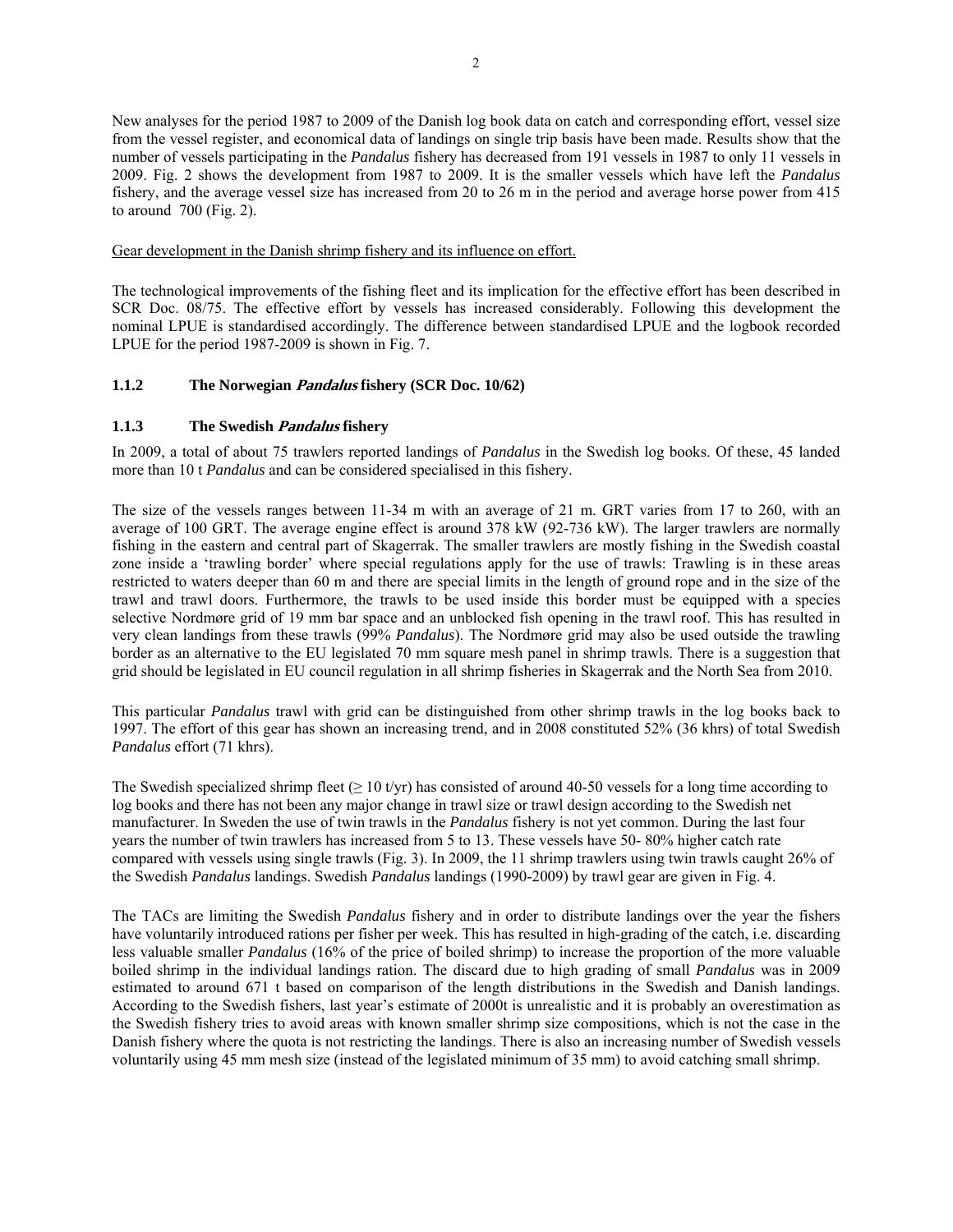During the years 1963 to 1983 the Swedish National Board of Fisheries conducted an inquire investigation to on average 190 shrimp trawling trips per year. The inquire gives information of kg landed and discarded shrimps, trawling duration, location, trawl size, etc. The information on yearly lpue has then been used to estimate the total Swedish un-standardized effort given the total landings. Corresponding information on effort and lpue for 1984 to 2009 comes from the logbooks (Figs. 5 and 6).

There are two different Swedish markets for *Pandalus*, resulting in two different kinds of landings: high valuable large shrimps boiled onboard and smaller low value shrimps landed raw to the industry for further processing. The shrimps are sorted twice, firstly by a sieve of 10 mm bar space meaning an L50 of approximately 20 mm carapace length and secondly by a 7.5-8 mm sieve to get the low quality part. Shrimps going through the 7.5 mm sieve are discarded. The high quality sizes are thus  $3+\text{age group (females)}$  and the low quality sizes < 20 mm CL are mainly males less than 3 years old. The long term trends with un-standardised effort for these categories are shown in Figs. 7a and 7 b.

#### **1.2 Landings, catch and effort data (IVa East and IIIa)**

#### **1.2.1 Landings**

Landings, as officially reported to ICES, are shown in Table 1 by area (Division IIIa and Sub-area IV). In Skagerrak the landings for 2009 decreased by almost 2000 t compared to 2008, mainly due to a decrease in Norwegian landings. In Sub-area IV landings have decreased since 1995 and 2009 landings are the lowest in 35 years. , Table 2 presents the landings and estimated catch for the assessment unit 'Skagerrak and the Norwegian Deep' (ICES Div. IIIa and Div. IVa East). Total landings in 2009 were around 11000 t, which is 2000 tons less than in 2008.

Landings from Norway and Sweden (and to a lesser extent from Denmark, see Sect. 1.1.1) consist of a fraction of larger shrimp that are boiled on board and a remaining portion of smaller shrimp landed fresh. Official landings and log book data from Norway and Sweden give landed weight as a mixture of raw and boiled shrimp, but these can be separated in Swedish and Norwegian sale slip data. The Swedish and Norwegian landings figures (Table 2) have been corrected with the conversion factor of 1.13 to obtain fresh weight for the years where sufficient information is available. The amount added to the Swedish landings (all years) has ranged between 100 and 200 t, while the amount added to the Norwegian landings for the last ten years has ranged between 320 and 550 t. The Danish landings figures corresponding to boiled shrimps landed in Swedish ports have not yet been corrected. Norwegian and Swedish landings in 2009 consisted of approximately 55% boiled shrimps.

#### **1.2.2 Discards**

Discard of shrimp may take place in two ways: 1) as discard of small (<15 mm CL), not marketable shrimp since the processing plants do not accept them, and 2) as a result of high-grading, i.e. discard of medium sized, less valuable shrimp to improve the economic return of quotas.

In Sweden, quota restrictions and the substantial price difference between large, boiled shrimp and medium sized fresh ones together with a voluntary system of weekly rations (different for medium and large shrimp) have resulted in high grading at sea by discarding the medium sized ones (only 14% of kg price for boiled shrimp).

The amount of discards in this category in the Swedish fisheries was estimated to 671 t in 2009 based on comparison of length distributions of Swedish and Danish landings (Figs. 8a and b). The annual Danish length distribution is scaled to fit the yearly Swedish length distribution (Fig. 8a) for the larger *Pandalus* sizes based on the assumption that there is no discarding of the most valuable larger size groups (right hand side of the curve,  $\geq$ 21 mm CL), and that the Swedish and Danish fisheries are conducted on the same *Pandalus* grounds. The higher numbers in the Danish smaller size groups, compared to the Swedish numbers, are then multiplied with the mean weight of each size group, and the sum is considered as the weight of the Swedish discarding due to high grading (Fig. 8b). Estimations based on such Swedish high grading are shown for the last eight years in Table 2.

In 2007 sampling of Norwegian sorted landings were initiated. The length frequency distribution from these samples are compared with the length frequency distribution from the Norwegian catches in the same manner as described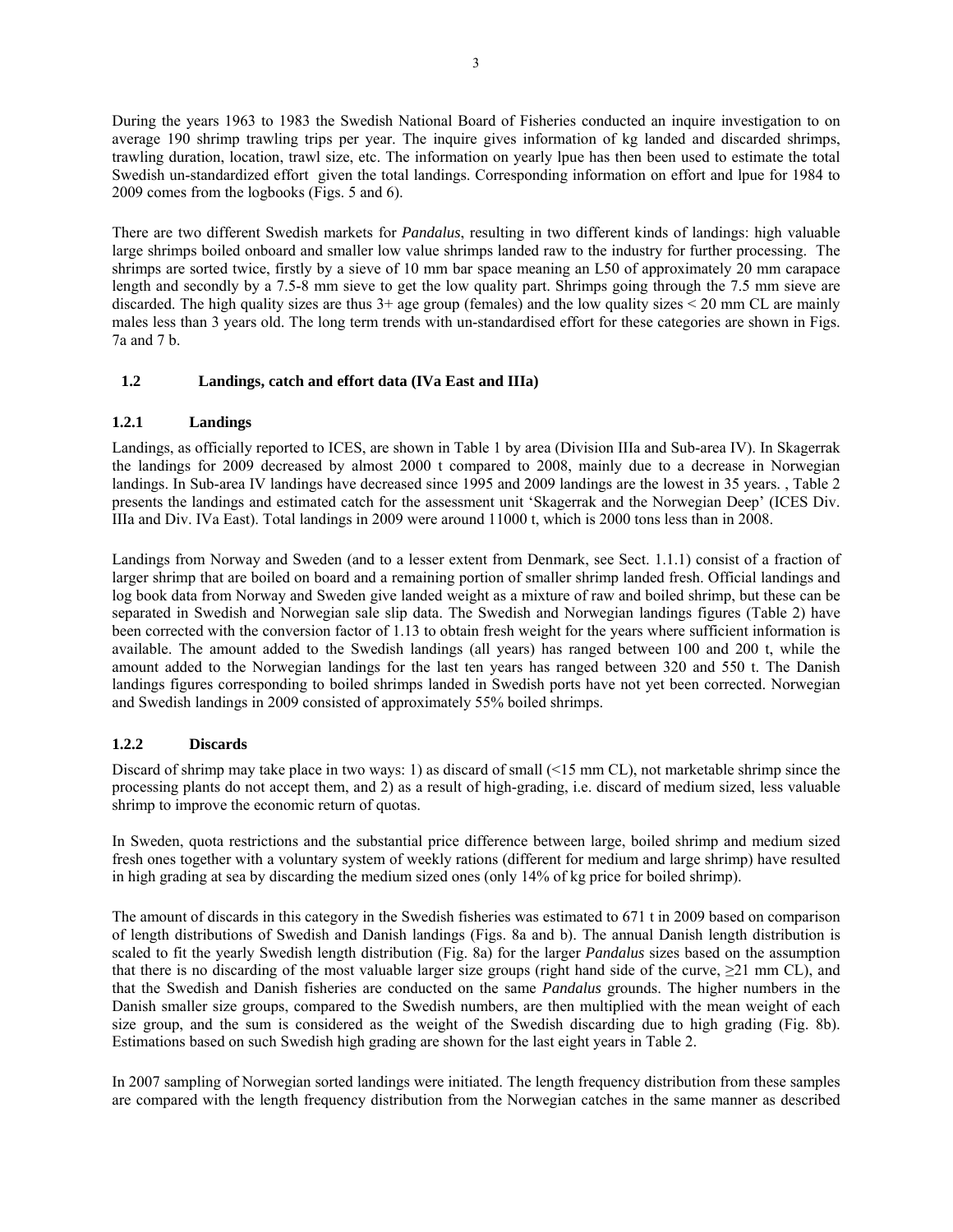above for the Swedish and Danish distributions. For the 2009 samples the length frequency distribution in the landings had a larger mode for the two year old shrimp than in the catches. This could be due to sampling in different areas. The estimated discard from the Norwegian fishery in Skagerrak in 2009 is 115 t (Fig. 9a and b). Most of the shrimp with  $CL \leq 15$ mm are discarded. There were too few samples from the Norwegian Deep to estimate discards from this area. However, as the catches from the Norwegian Deep comprise very few 1-group shrimp it is likely that discards from this area is low.

Based on discard samples from the Danish at sea sampling programme in 2009 (mainly in Skagerrak) an estimate of around 30 t discard for 2009 has been obtained.

#### **1.2.3 Effort and LPUE**

Annual national figures for effort and landings per unit of effort (LPUE) based on logbook records are shown in Table 3 and Fig. 10. Notice that the figures for un-standardised (Danish, Norwegian and Swedish) as well as the standardised LPUEs (Danish and Norwegian) show the same trend since 2005: Increasing LPUEs up to 2007, followed by a decrease until 2009 and for the Norwegian fleet also in 2010. The standardisation of the Danish effort data has taken development both in vessel size and gear into account (SCR Doc. 08/75). From Fig. 10 it is seen that the Swedish un-standardised LPUEs are similar to the Danish standardised. This is explained by the fact that there have been no significant changes in the Swedish shrimp fleet for many years and the vessels are still mainly using single trawls. The information in Norwegian log books from Divs. IIIa and IVa east on the use of trawl gear is not correct. In order to include gear type (single and twin trawl) as a variable in the standardisation of the Norwegian LPUE, the incorrect recordings of gear type in the log books were corrected based on interviews with ship owners (SCR Doc. 10/62). The Norwegian LPUE indices have thus been standardised according to area, month, gear, and vessel for the years 2000-2010. Further information on the Norwegian logbook data is given in SCR Doc. 10/62.

In order to obtain the same effort unit for all three countries, i.e. 'fishing hours', the Danish unit 'fishing days' was converted to 'hours' on basis of functional regressions between Danish-Norwegian and Danish-Swedish LPUE. These two regression coefficients were averaged to get Danish kg/hr as well as the total Danish effort in hours (unit=1000 hours, Table 3). The Norwegian, Swedish and Danish effort and LPUE data were combined to give a time series of total international effort and LPUE (kg per hour) (Fig. 11).

#### **1.3 Biological sampling of landings and catches**

#### **1.3.1 Sampling frequency and intensity**

Information on the size and subsequently age distribution of the landings are obtained by sampling the landings. The biological samples also provide information on sex distribution and maturity.

National sampling effort is presented in Table 4. The overall sampling level in 2009 was around 12 kg per 1000 t landed or 2700 specimens. An increasing amount of the Danish samples are taken as at-sea samples during fishing trips. In this way samples of discards and information on discarding are also provided. Notice, that in 2009, according to mutual agreement between Denmark and Sweden, some samples from Danish shrimp landings in Sweden have been included in the Swedish samples.

#### **1.3.2 Catches in numbers at age**

The length data have been pooled by quarter, and the national quarterly length distributions have then been partitioned into age compositions by the Bhattacharya and Norm Sep methodology (software: FISAT).

Table 5 gives the "catch-at-age" data on an annual basis. Catches are dominated by shrimp of ages 1 and 2. Separation of age group 3 from older groups is often uncertain due to lack of distinct modes in the length distributions. For this *Pandalus* stock the number of distinguishable size groups rarely exceeds 4, and the WG doubts the reliability of separation of the age groups older than age 3.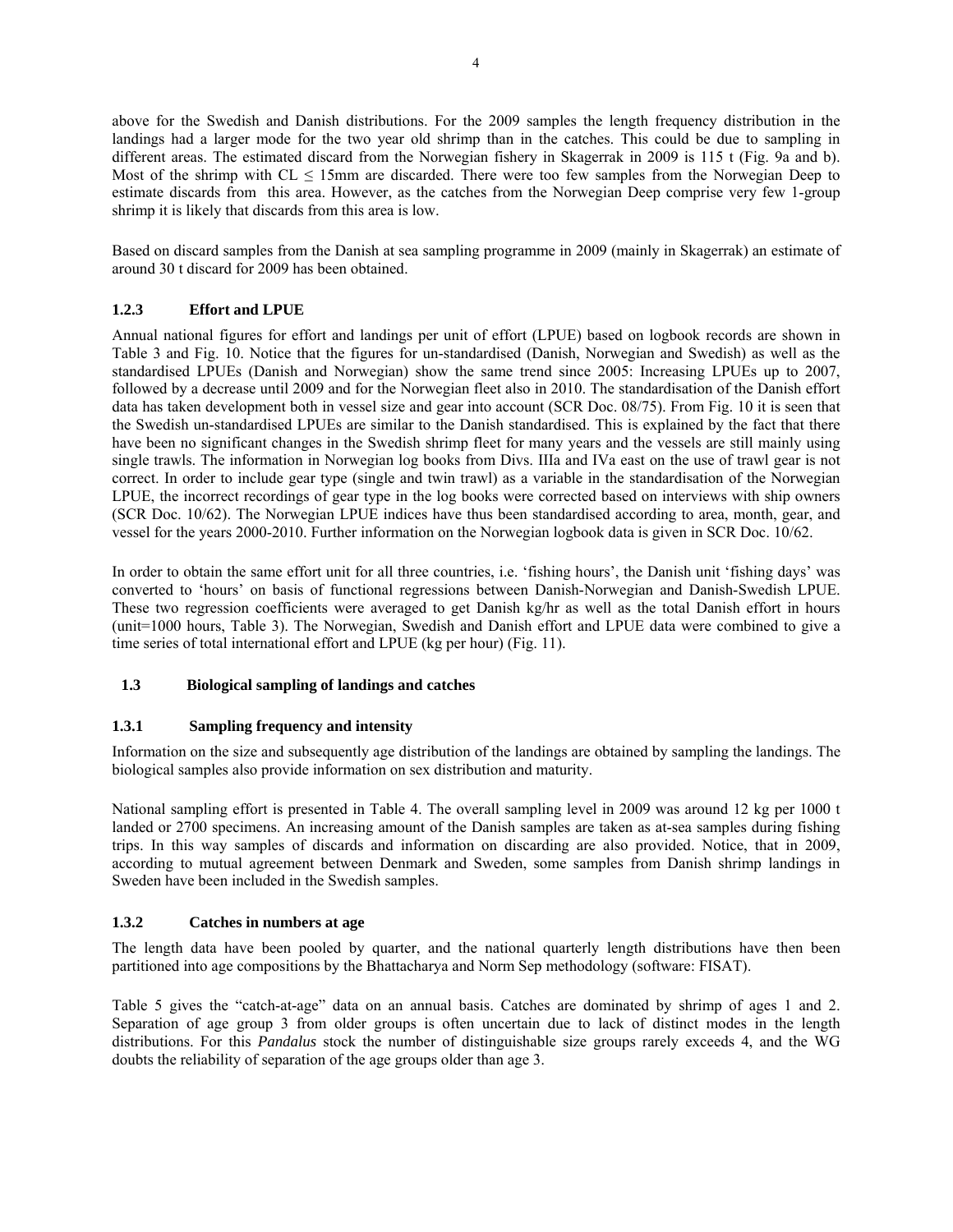#### **1.3.3 Mean weights at age**

Weights-at-age for the Danish and Norwegian catches were derived from the length samples of the catches, where the weights of the measured shrimp in each sample are recorded by length group (mm CL). The Swedish weight at length figures are derived from individually measured shrimps. The mean weights-at-age in the catches are given in Table 6.

#### **1.4 Trawl survey data (SCR Doc. 10/67)**

#### **1.5 Assessment of the Pandalus stock in Divisons IIIa and IVa East.**

#### **1.5.1 State of Stock in 2009 and 2010**

This year's assessment of the current state of stock is based on evaluation of Danish and Norwegian standardised LPUE from the fishery 1987-2009 and survey indices from 2006-2010 and can be found in the 2010 NIPAG report.

#### **1.5.2 Biological Reference Points. MSY evaluation**

The view of NIPAG is that the data on the stock-recruitment relationship from previous assessments, did not support establishment of a SSB reference value for this *Pandalus* stock based on this relationship (ICES, 2003). In 1998 ICES (ACFM, 1998) pointed out that there was no basis for establishment of a *Blim* on basis of the available S-R data. Considering the major impact from predation, such a poor relationship is likely.

According to previous assessments (1985-2002), predation accounts for at least twice as much removal from the *Pandalus* stock compared to fishery removals. Such dynamics also render it problematic to establish a reference value for F (or Y/B), at least if the relative magnitudes of *F* and *M* (predation) are independent of stock size.

This year's assessment does not provide basis for MSY evaluation of the stock.

#### **1.5.3 Implemenmtation of a new assessment model.**

In order to improve the assessment of this stock a 'state-space' fish stock assessment model (SAM) was presented to the group with focus on the rationale behind using random effects to describe the underlying random variables that are not observed (fishing mortalities and stock sizes). A brief summary of the model, which already has been applied in other ICES WGs, is given below.

SAM is an age structured time series model designed to be an alternative to the (semi-) deterministic procedures (e.g. VPA, Adapt, and XSA) and the fully parametric statistical catch at age models (e.g. SCAA, and SMS). Compared to the deterministic procedures it solves the problem of falsely assuming catches at age are known without errors, and in addition the problem of selecting appropriate so-called 'shrinkage', and in certain cases convergence problems in the final years. Compared to fully parametric statistical catch- at- age models SAM avoids the problem of fishing mortality being restricted to a parametric structure (e.g. multiplicative), and many problems related to having too many model parameters compared to the number of observations (e.g. borderline identification problems, convergence issues, and asymptotic results). In addition, the model has a number of appealing properties. It allows selectivity to gradually evolve during the data period, it allows missing data, and finally it estimates the underlying process noise, which is useful for forward predictions.

Previous implementations of state-space assessment models (Gudmundsson 1987,1994, and Fryer 2001) have been based on the extended Kalman filter, which uses a first order Taylor approximation of the non-linear parts of the model. The current implementation is based on the Laplace approximation which is better suited to handle nonlinearties, and further validated by importance sampling. The state-space model has previously been validated at the ICES Methods Working Group by comparing to existing assessments and via simulated data.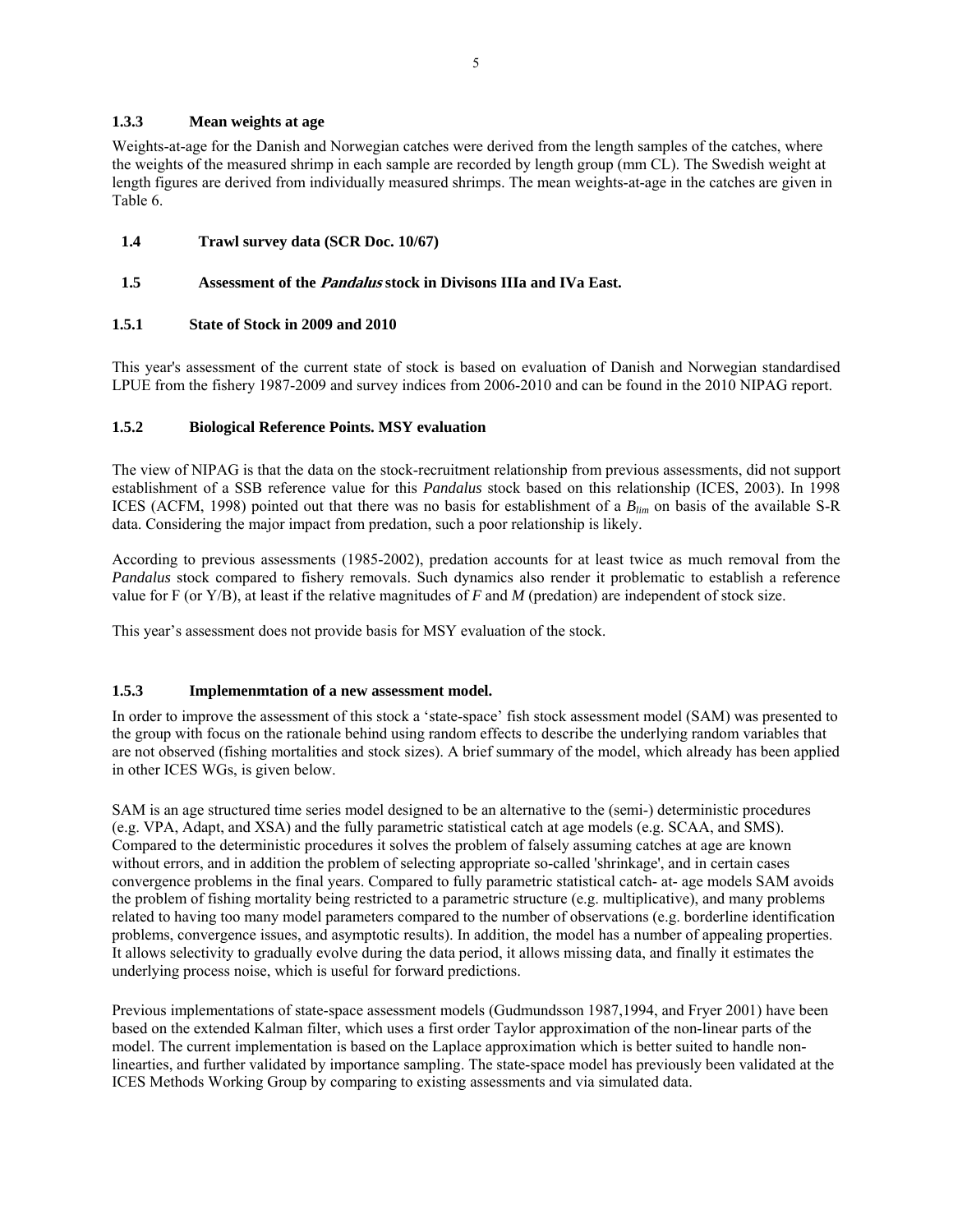SAM is currently used for the following ICES stocks: Kattegat Cod, Western Baltic Cod, Sole in 3A, Eastern Baltic Cod, North Sea Sole, Plaice in 3A, and North Sea Cod. Of these the state-space assessment model is primary for the first three stocks, and included as exploratory for the remaining. In addition to the stocks mentioned above it has been applied to applied to other stocks (Western Baltic spring spawning herring, North Sea Haddock, 3PS Cod, and Georges Bank Yellowtail Flounder) for testing purposes, and has performed well.

A simple web interface (http://www.stockassessment.org) to the state-space assessment model was presented. Collaboration at assessment working groups are often reduced to one or two members doing the actual assessment modelling, and remaining working group members reviewing and commentating on the results only. Part of the reason most working group members don't even try to reproduce the assessment, is that it takes a lot of work to get everything set up correctly. Typically several programs (specific versions) need to interact and the data need to be on a specific format. The web interface presented completely removes this obstacle. Once the stock coordinator has set up an assessment, all members can reproduce the assessment and all the resulting graphs and tables simply by logging in and pressing `run'. The working group members can also experiment with the model configuration and input data and easily compare the results. It would clearly be beneficial to have more hands and eyes on the details of each assessment.

Preliminary implementation of SAM for *Pandalus* was presented, using data from 1987 to 2008. Total catch data is separated into age classes 0, 1, 2, 3, and 4+. Further two tuning fleets (Swedish and Danish) for ages 1, 2, and 3 are used, and a Norwegian TSB survey. The results and model diagnostics showed that catch-at-age data are uncertain, and that the tuning fleets are not corresponding well, which leads to fairly wide confidence intervals on key model outputs (SSB and F). Work leading up to the next benchmark for *Pandalus* will focus on improving these data issues.

#### **2 Genetic investigations of northern shrimp**

The working group has recommended genetic investigations to determine if the Norwegian Deep/Skagerrak stock and the Fladen Ground stock comprise one common or two separate stocks.

In 2008 a pilot study was carried out based on one sample from the Norwegian Deep, two samples from fjords on the Swedish west coast, and one sample from the Barents Sea (Bear Island). In 2009 two additional samples have been analyzed, one from the northeast Barents Sea and one from northeast Skagerrak. Seven microsatellite DNA loci were analyzed. During the quality control of the data, two of these seven markers were discarded due to abnormal behavior. Thus, five markers were included in the statistical analysis of the data.

There is a substantial genetic difference between the Barents Sea samples and the samples from the North Sea and Skagerrak (Fig. 12). In addition to the north-south component, there seems to be a less pronounced east-west component.

´Two 3-year projects aiming at studying the genetic population structure in all of the North Atlantic with a special emphasis on the North Sea and Skagerrak are now financed by the Norwegian Research Council and EU/Interreg.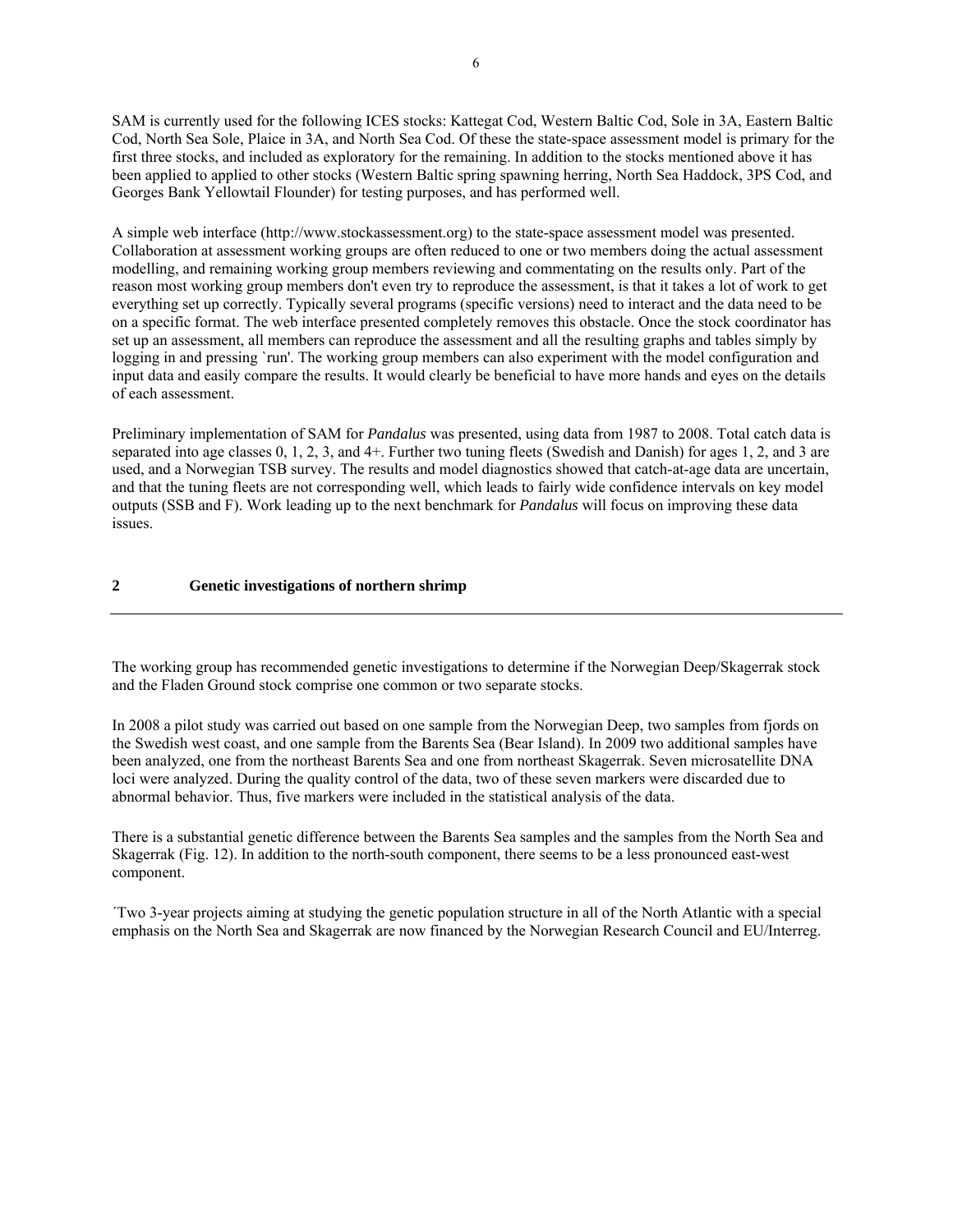#### **3 By-catch in the Pandalus fisheries in Subarea IV and Division IIIa**

In recent years there has been increasing focus on (mixed) fisheries with by-catches of species subject to recovery plans or under special surveillance. The fisheries for *Pandalus* in the North Sea area cannot be classified as mixed fisheries as for instance some of the fisheries for *Nephrops*. The current by-catch regulations in force for the gears used in the fisheries for *Pandalus* restrict the amounts of by-catch. Nevertheless several valuable fish species, e.g. cod, witch flounder and anglerfish, are landed as by-catch. WGPAND has since the 1980s regularly compiled and presented relevant information on by-catch in the WG reports.

Tables 7 A - F give for the three most recent years the available Danish, Norwegian and Swedish data on by-catch of the main species in the *Pandalus* fisheries landed for human consumption (h.c.) In some years significant quantities of Norway pout and Blue whiting have also been recorded. For Denmark and Sweden the data are from log book records, and are only recorded landings, i.e. not the discarded by-catch. Both the Danish and Swedish log book records cover nearly all the recorded *Pandalus* landings. The Norwegian data come from the landings statistics.

Tables 7 A - F also give cod percentage of *Pandalus* landings. It is believed that this is a better estimator than % of total catch, since log-book recordings probably not always are consistent in recordings of e.g. norway pout and/or blue whiting. Notice that for Skagerrak the percentages of landed total h.c. by-catch are similar for all 3 countries (excluding trawls with selective grids). Rough estimates give magnitudes of around 500 t of cod landed annually from the *Pandalus* fisheries in this area. Notice that trawls equipped with a selective grid, judging from the logbook records of landings from this gear type, seem to be very efficient in reducing by-catch (Table 7 C).

#### **4 A short note on the Pandalus Stocks on Fladen Ground (Division IVa) and Farn Deep (Division**

**IVb)** 

#### **4.1 The development in the fishery for Pandalus on Fladen Ground.**

A short description of the fishery is given, as a shrimp fishery may be conducted in this area in the future. Table 8 and Fig. 13 show the shrimp landings from Fladen Ground since 1972. Since 1991 total landings have fluctuated between none in 2006-2009 to nearly 6000 t. The Danish fleet has accounted for the majority of landings while the Scottish fleet stands for a minor part. The fishery has taken place mainly during the first half of the year, with the highest activity in the second quarter. Table 9 shows the effort and LPUE.

Since 1999 total Fladen landings have declined continuously, and since 2004 the Fladen Ground fishery has been practically non-existing with total recorded landings of less than 25 t. Interview information from the fishing industry obtained in 2004 gives the explanation that this decline is caused by low shrimp abundance, low prices on small shrimp characteristic for the Fladen Ground, and high fuel prices. This stock has not been surveyed for several years, and the decline in this fishery could also reflect a decline in the stock.

#### **4.2 The** *Pandalus* **Stock in the Farn Deep (Division IVb)**

The WG has not provided advice on this small stock because no catches have been recorded since 1998. Since 1991, only UK vessels have fished *Pandalus* in the Farn Deeps. Total landings fell from 500 t in 1988 to none in 1993. In 1995 and 1996 again about 100 t were reported. In the past 10 years the *Pandalus* fishery in Farn Deeps has been negligible.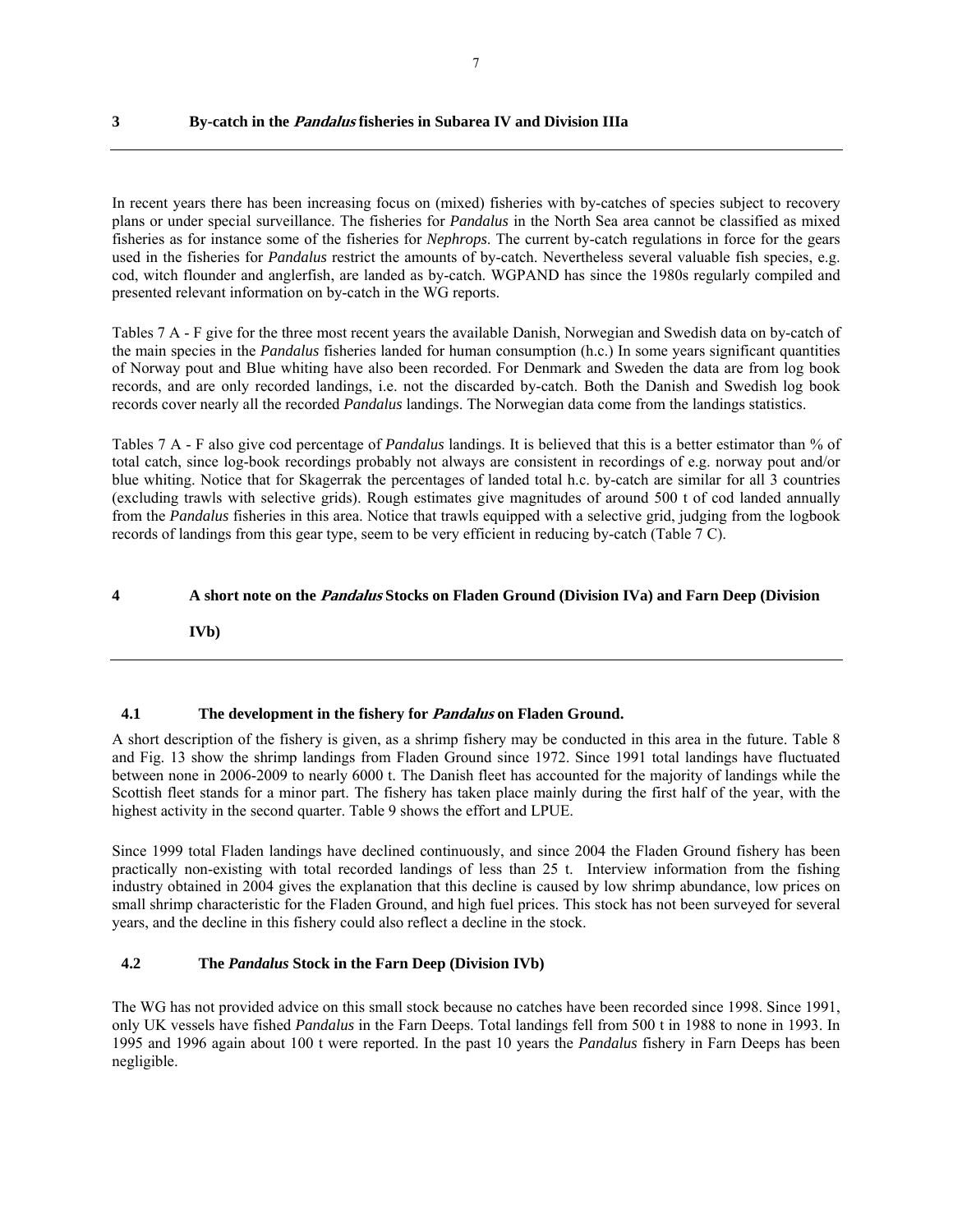#### **References**

Bhattacharya, C.G. 1967. A simple method of resolution of a distribution into Gaussian components.

Eigaard, O. R. & Munch-Petersen, S. 2008. LPUE standardisation of The Danish *Pandalus* fishery in Skagerrak and the Norwegian Deep. NAFO SCR Doc. 08/075.

Fryer, R. (2001). TSA: is it the way? ICES Working document for the Working Group on Methods of Fish Stock Assessment.

Gudmundsson, G. (1987). Time series models of fishing mortality rates. ICES C.M. d:6.

Gudmundsson, G. (1994). Time series analysis of catch-at-age observations. Appl. Statist. 43:117-126.

ICES 1990. Report of the Working Group on the Assessment of *Pandalus* stocks. ICES CM 1990/Assess:9.

ICES 2003. Report of the Pandalus assessment working group, 26-29 August 2003. ICES CM 2004/ACFM:5. 37 pp.

Søvik, G. and Thangstad, T. 2010. The Norwegian Fishery for Northern Shrimp (Pandalus borealis) in the North Sea and Skagerrak (ICES Divisions IVa east and IIIa), 1970-2010. - NAFO SCR Doc. 10/62, 21 pp.

Søvik, G. and Thangstad, T. 2010. Results of the Norwegian Bottom Trawl Survey for Northern Shrimp (Pandalus borealis) in Skagerrak and the Norwegian Deep (ICES Divisions IIIa and IVa east) in 2010. – NAFO SCR Doc. 10/67, 20 pp.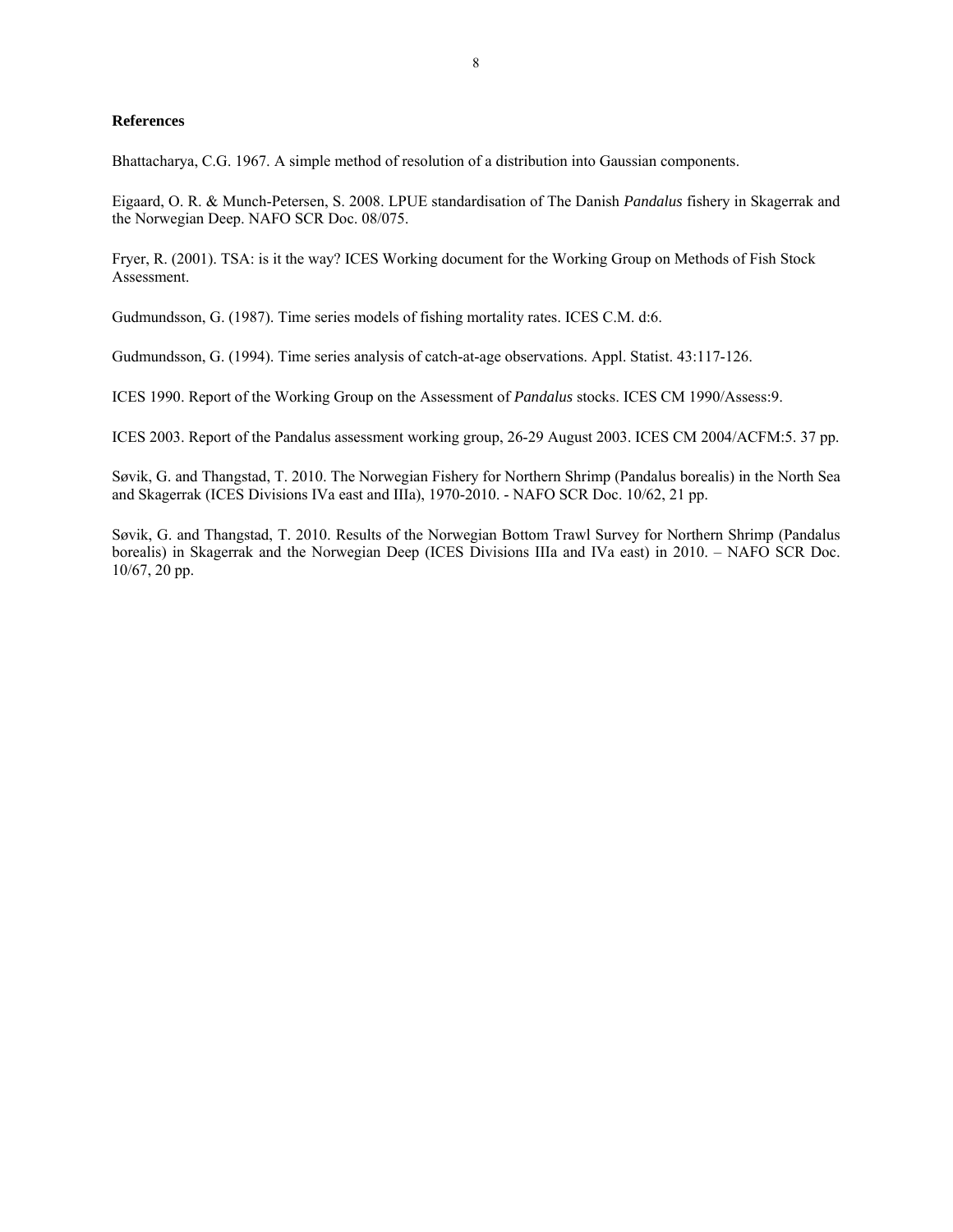

**Fig.1. The distribution of the** *Pandalus* **stocks in the North Sea area as defined by the ICES squares.**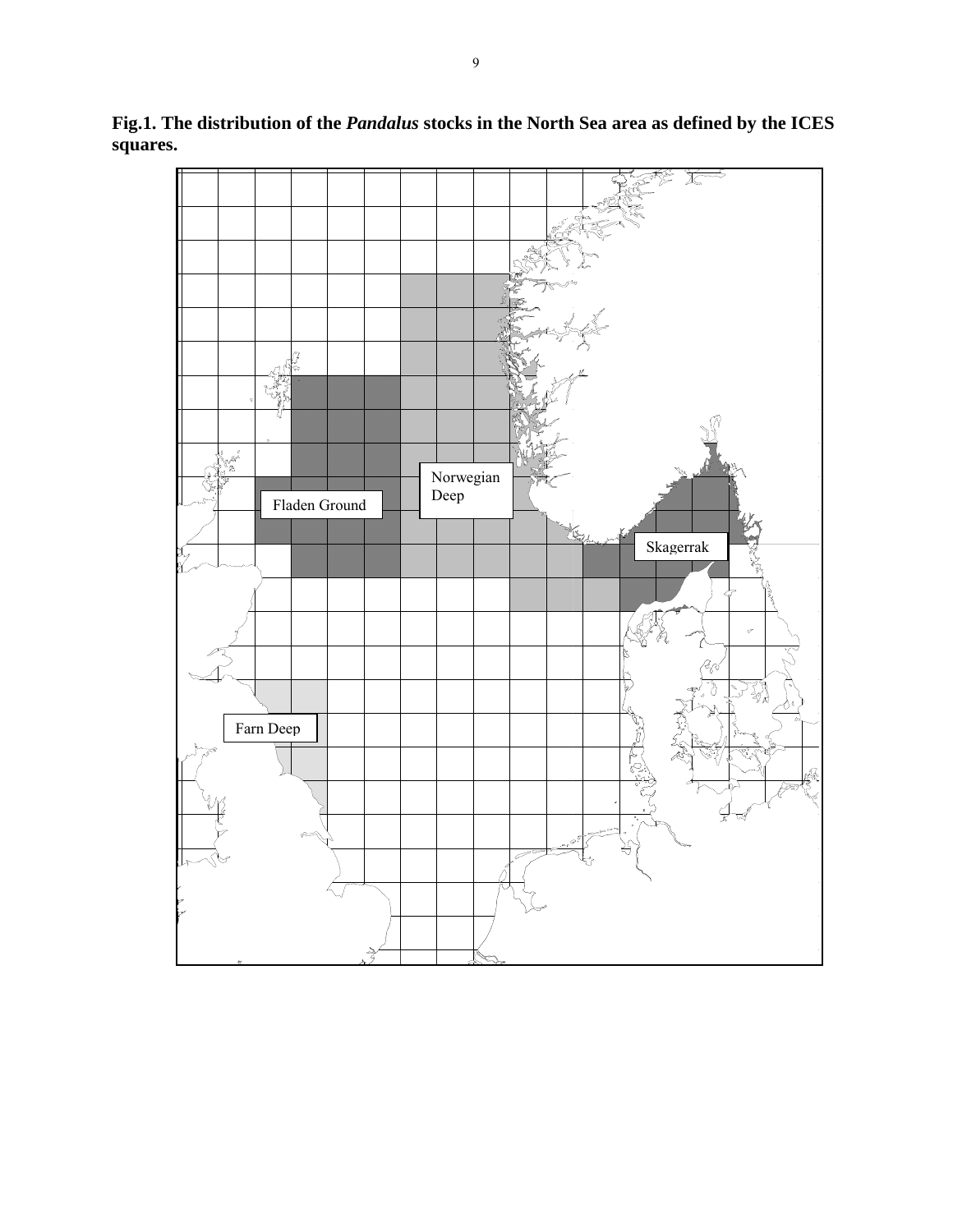

Fig. 2. Trend in numbers (left) and engine power (right) by size groups of Danish *Pandalus* trawlers from 1987 to 2009.



Fig. 3. LPUE for Swedish single and twin trawlers during 2006 - 2009.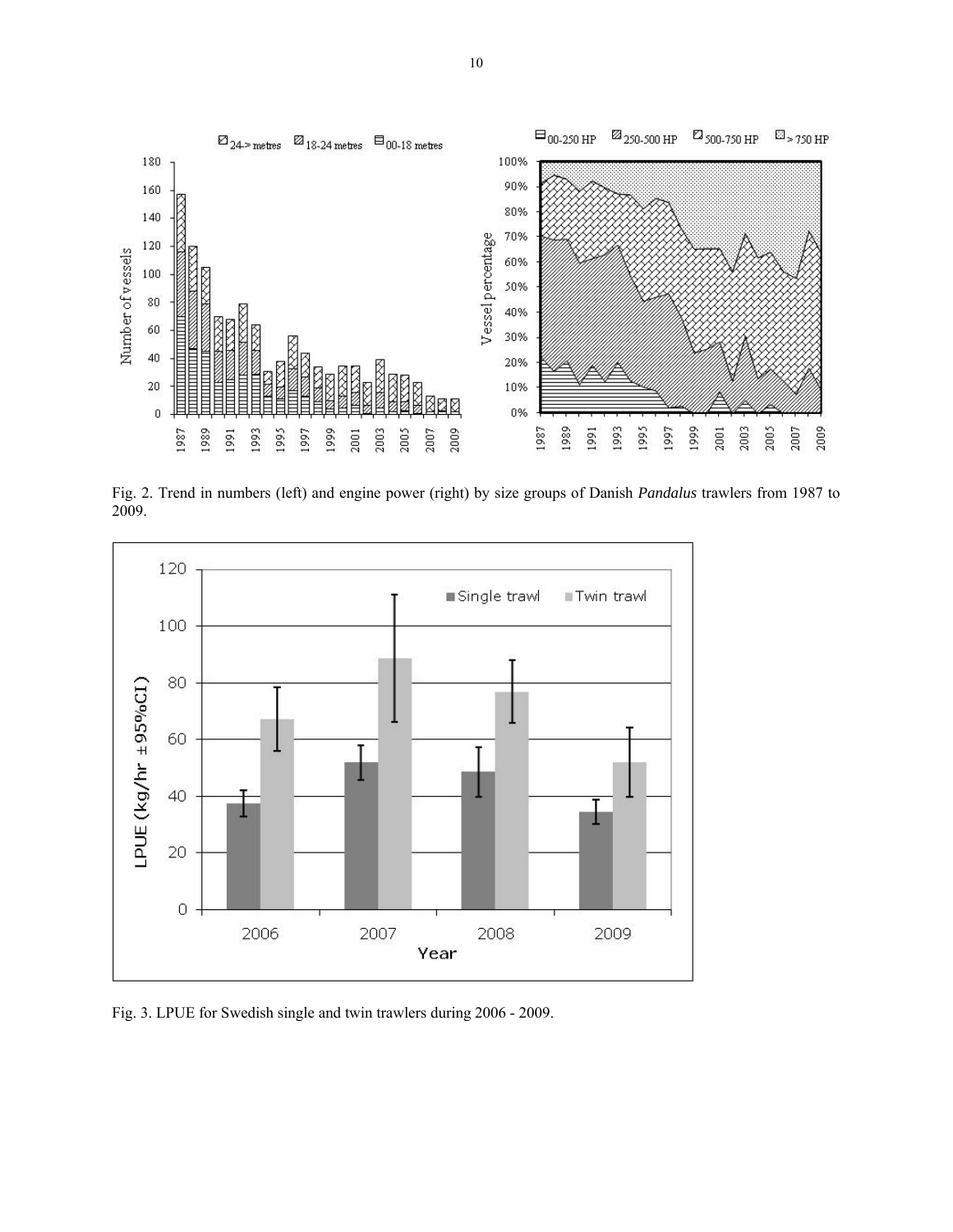

Fig. 4. Swedish *Pandalus* logbook landings per trawl type 1990-2009.



Figure 5. Swedish yearly landings from IIIa and IVa east during 1950 to 2009 and estimated unstandardised effort d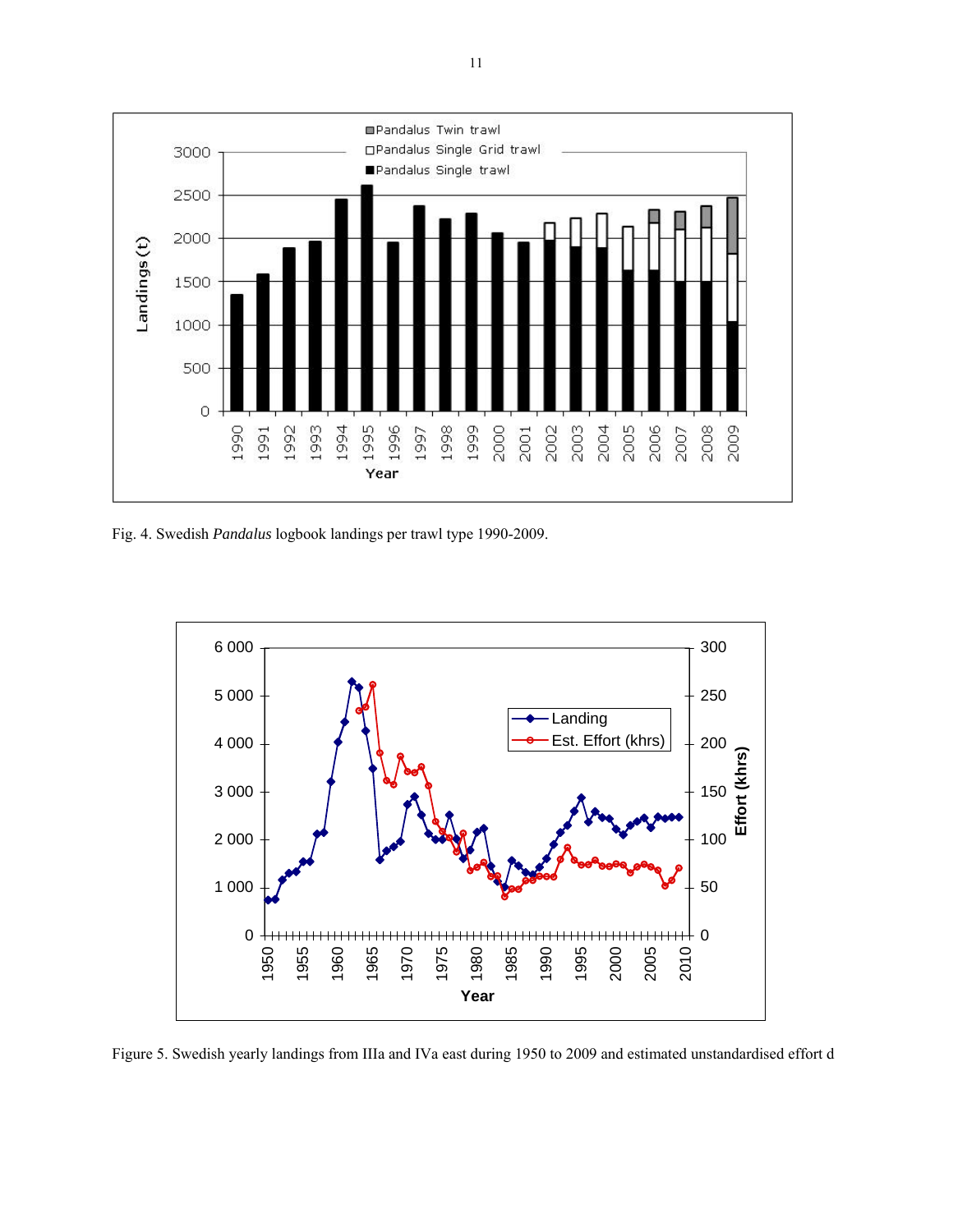

Figure 6. Swedish unstandardised lpue (kg/hour) for areas IIIa and IVa east during 1963 to 2009.



Fig. 7. Unstandardised lpue for areas IIIa and IVa east during 1963 to 2009 partitioned into A: large shimps (>20 mm) and B: small shrimps. Dotted lines show averages.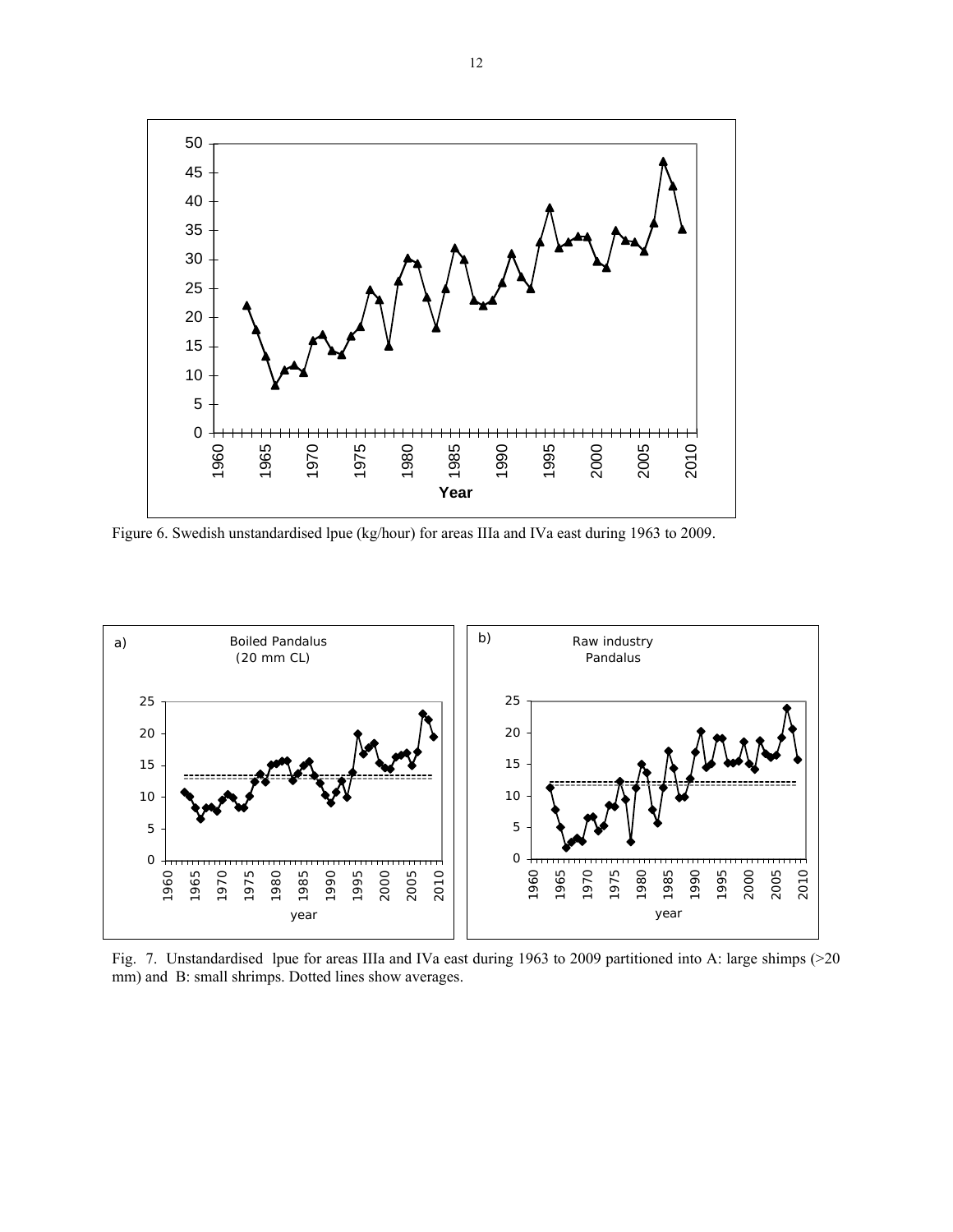

Fig. 8a. Swedish length frequency distribution in landings for 2009 and corresponding Danish length frequency distribution in landings adjusted to Swedish  $CL \ge 21$  mm.



Fig. 8b. Length distribution of Swedish landings, separated into boiled and raw shrimps, and estimated discards due to high-grading.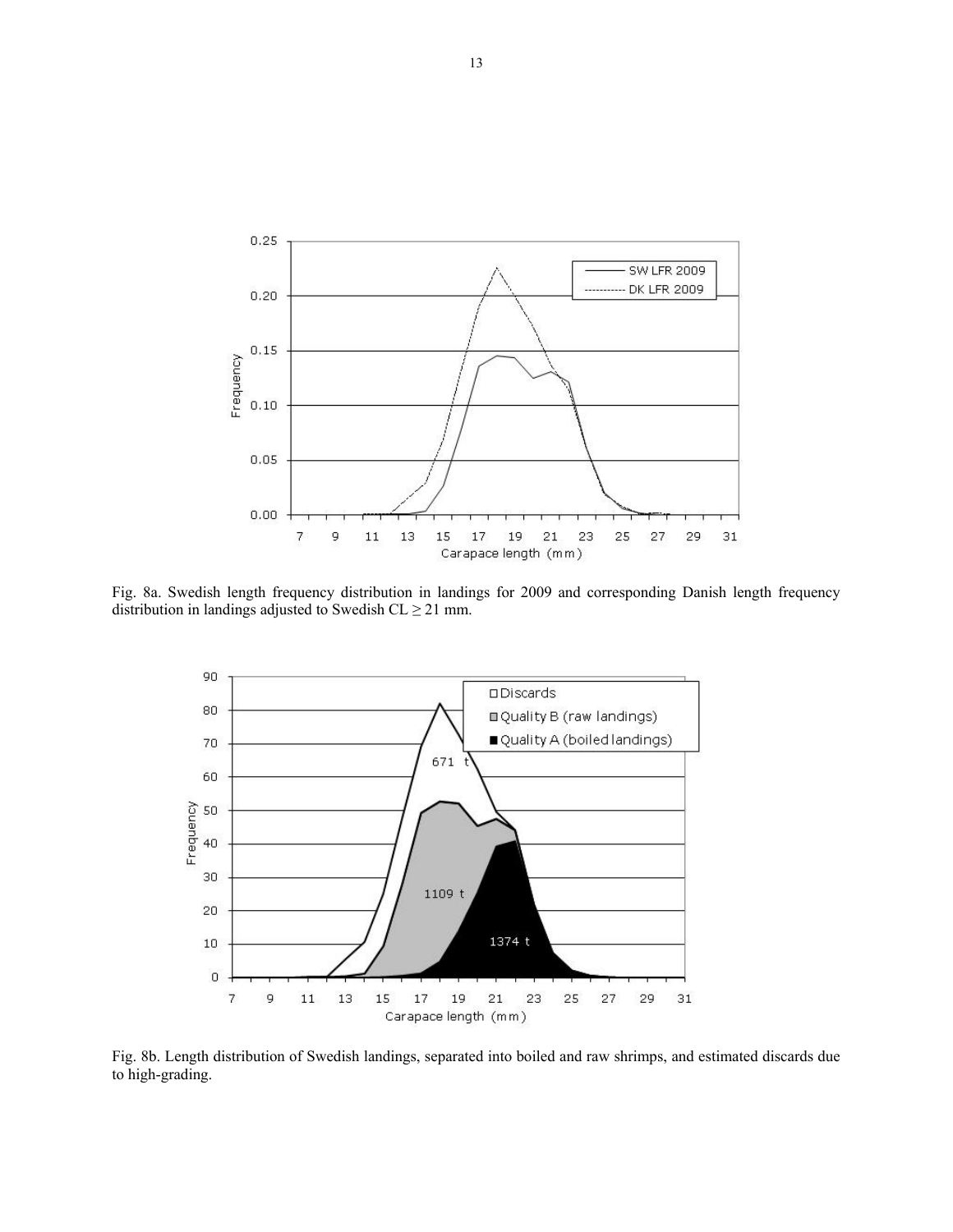

Fig. 9a. Norwegian 2009 length frequency distributions from sorted landings and from unsorted catches adjusted to the sorted landings for  $CL \geq 21$  mm.



Fig. 9b. Length distribution in Norwegian landings in 2009, separated into boiled and raw shrimps, and estimated discards.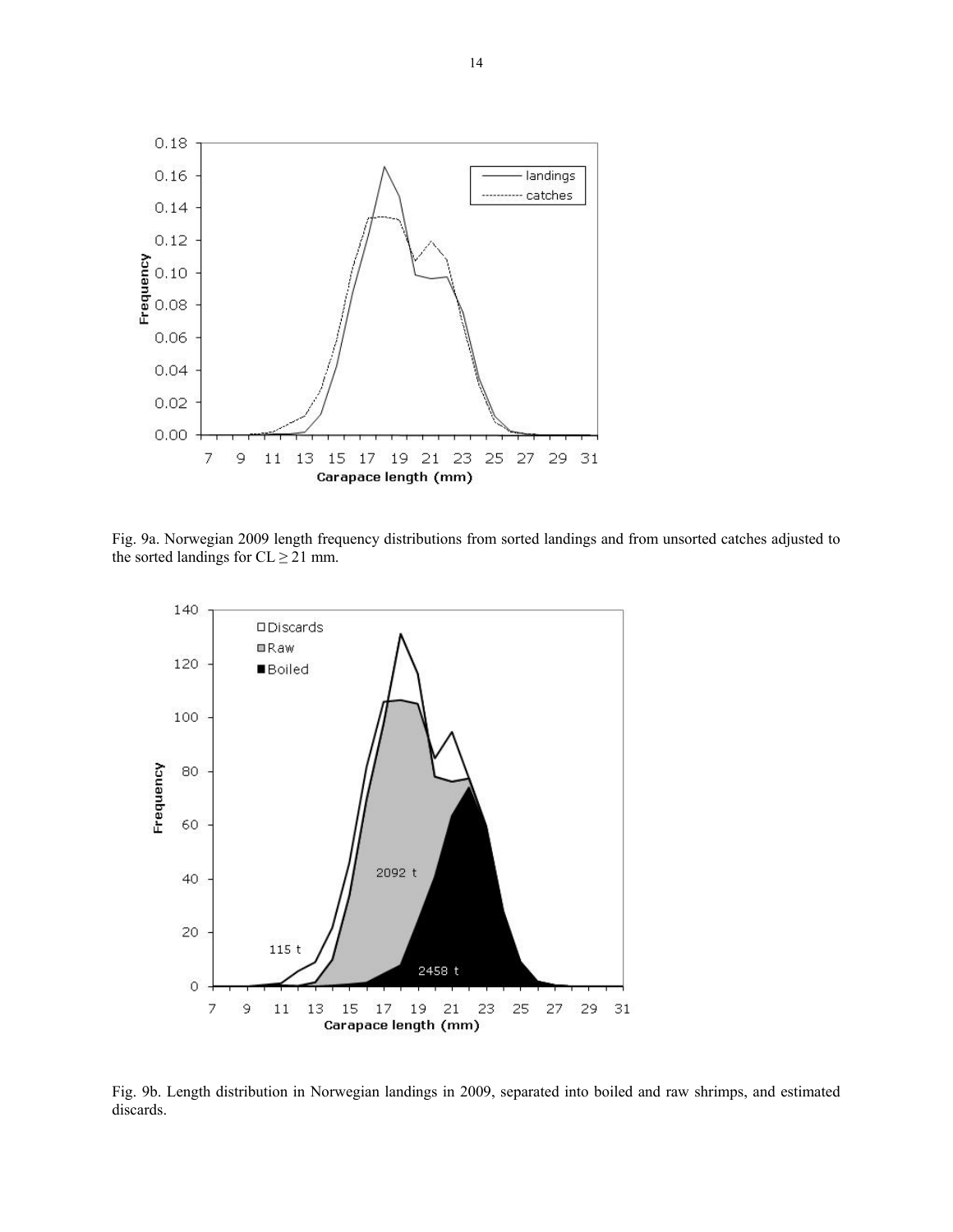

Fig.10. Comparison of Danish, Norwegian and Swedish trends in LPUE, standardised and unstandardised time series.



Fig. 11. Combined Norwegian, Swedish and Danish LPUE (kg/hr) and estimated total effort for 1987- 2009.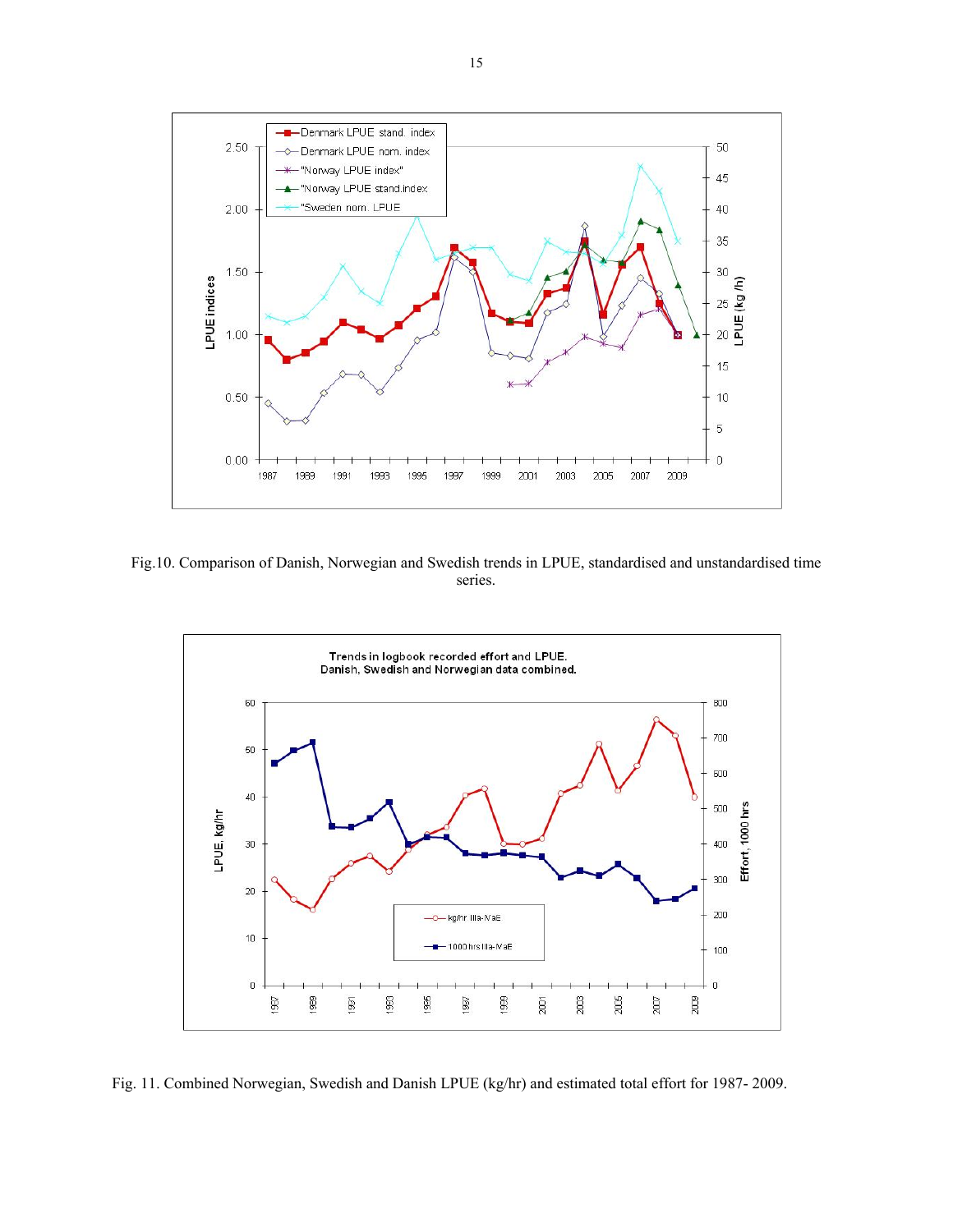

Fig. 12. PCA plot showing the 6 samples of *Pandalus borealis*: Oslofjord (Skagerrak), Sola (Norwegian Deep), Gullmarsfjord (Sweden), Kosterfjord (Sweden), Barents Sea (by Bear Island), and Northeast Barents Sea. The plot is based on 5 microsatellite loci. Coordinate 1 explains 66.7% of the total variation in the data, while coordinate 2 explains 24.4%.



Fig. 13. Total shrimp landings from the Fladen Ground, 1972 – 2009.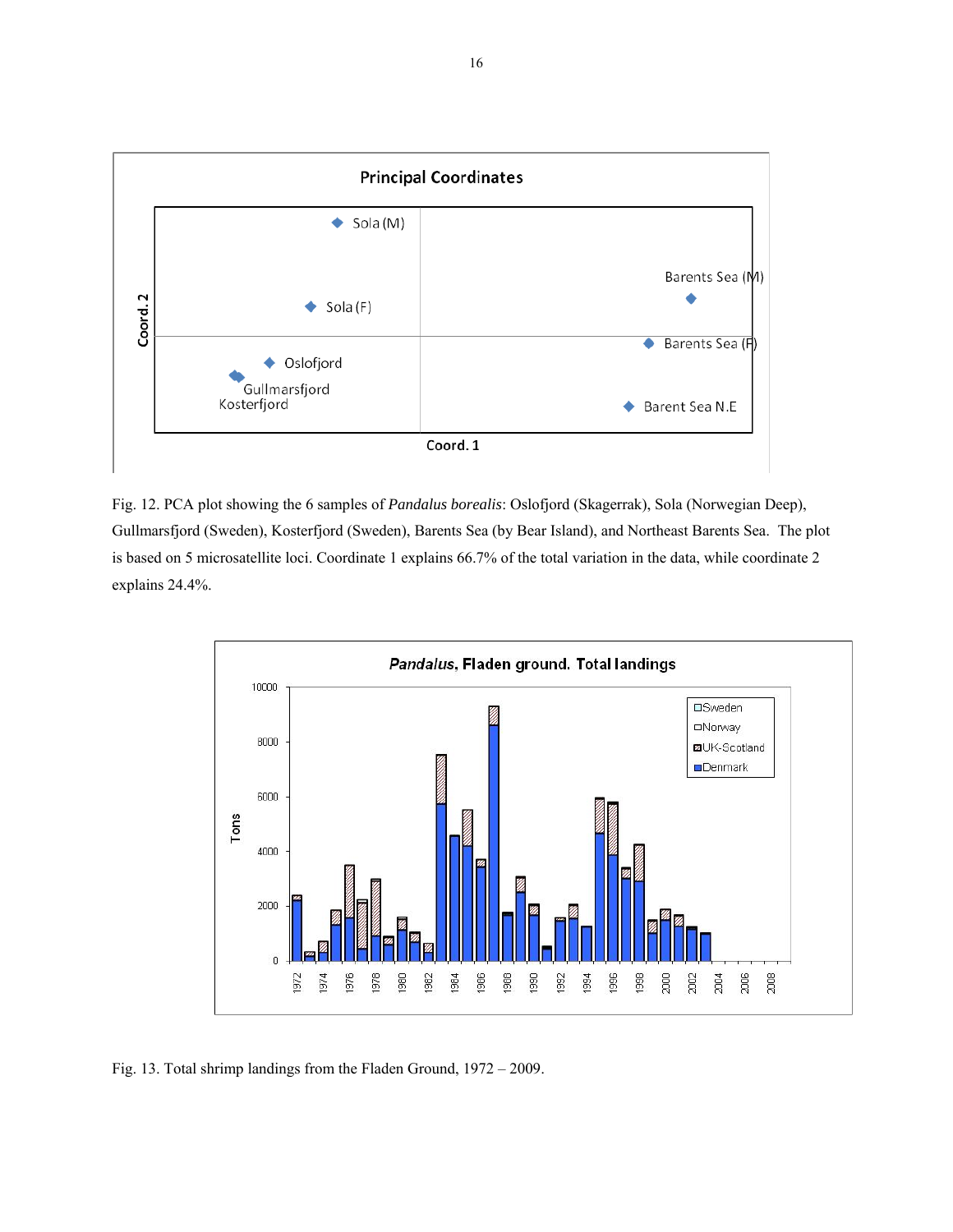|      | Division IIIa  |      |                     |       | Sub-area IV           |      |     |                  |                  |       |
|------|----------------|------|---------------------|-------|-----------------------|------|-----|------------------|------------------|-------|
| Year | Denmark Norway |      | Sweden<br>$\dagger$ | Total | Denmark Norway Sweden |      |     | UK               | UK               | Total |
|      |                |      |                     |       |                       |      |     | $(English.)^*$   | $(Scotl.)^*$     |       |
| 1970 | 757            | 982  | 2740                | 4479  | 3460                  | 1107 |     | 14               | 100              | 4681  |
| 1971 | 834            | 1392 | 2906                | 5132  | 3572                  | 1265 |     |                  | 438              | 5275  |
| 1972 | 773            | 1123 | 2524                | 4420  | 2448                  | 1216 |     | 692              | 187              | 4543  |
| 1973 | 716            | 1415 | 2130                | 4261  | 196                   | 931  |     | 1021             | 163              | 2311  |
| 1974 | 475            | 1186 | 2003                | 3664  | 337                   | 767  |     | 50               | 432              | 1586  |
| 1975 | 743            | 1463 | 1740                | 3946  | 1392                  | 604  | 261 |                  | 525              | 2782  |
| 1976 | 865            | 2541 | 2212                | 5618  | 1861                  | 1051 | 136 | 186              | 2006             | 5240  |
| 1977 | 763            | 2167 | 1895                | 4825  | 782                   | 960  | 124 | 265              | 1723             | 3854  |
| 1978 | 757            | 1841 | 1529                | 4127  | 1592                  | 692  | 78  | 98               | 2044             | 4504  |
| 1979 | 973            | 2489 | 1752                | 5214  | 962                   | 594  | 34  | 238              | 309              | 2137  |
| 1980 | 1679           | 3498 | 2121                | 7298  | 1273                  | 1140 | 38  | 203              | 406              | 3060  |
| 1981 | 2593           | 3753 | 2210                | 8556  | 719                   | 1435 | 31  | $\mathbf{1}$     | 341              | 2527  |
| 1982 | 2985           | 3877 | 1421                | 8283  | 1069                  | 1545 | 92  |                  | 354              | 3060  |
| 1983 | 1571           | 3722 | 988                 | 6281  | 5724                  | 1657 | 112 | 65               | 1836             | 9394  |
| 1984 | 1717           | 3509 | 933                 | 6159  | 4638                  | 1274 | 120 | 277              | 25               | 6334  |
| 1985 | 4105           | 4772 | 1474                | 10351 | 4582                  | 1785 | 128 | 415              | 1347             | 8257  |
| 1986 | 4102           | 4811 | 1357                | 10270 | 4288                  | 1681 | 157 | 458              | 358              | 6942  |
| 1987 | 3466           | 5198 | 1085                | 9749  | 9642                  | 3145 | 252 | 526              | 774              | 14339 |
| 1988 | 2246           | 3047 | 1075                | 6368  | 2656                  | 4614 | 220 | 489              | 109              | 8107  |
| 1989 | 2527           | 3156 | 1304                | 6987  | 3298                  | 3418 | 122 | 364              | 579              | 7802  |
| 1990 | 2277           | 3006 | 1471                | 6754  | 2080                  | 3146 | 137 | 305              | 365              | 6084  |
| 1991 | 3258           | 3441 | 1747                | 8446  | 747                   | 2715 | 161 | 130              | 54               | 3807  |
| 1992 | 3293           | 4257 | 2057                | 9607  | 1880                  | 2945 | 147 | 69               | 116              | 5157  |
| 1993 | 2451           | 4089 | 2133                | 8673  | 1985                  | 3449 | 167 | 29               | 516              | 6146  |
| 1994 | 2001           | 4388 | 2553                | 8942  | 1362                  | 2426 | 176 | 41               | 35               | 4040  |
| 1995 | 2421           | 5181 | 2512                | 10114 | 4698                  | 2879 | 166 | 217              | 1324             | 9284  |
| 1996 | 3664           | 5143 | 1985                | 10792 | 4063                  | 2772 | 82  | 97               | 1899             | 8913  |
| 1997 | 3617           | 5460 | 2281                | 11358 | 3314                  | 3112 | 316 | 52               | 365              | 7159  |
| 1998 | 2933           | 6519 | 2086                | 11538 | 3297                  | 3092 | 187 | 55               | 1364             | 7995  |
| 1999 | 1398           | 3987 | 2114                | 7499  | 1679                  | 2761 | 182 | 46               | 479              | 5147  |
| 2000 | 1898           | 3556 | 1890                | 7344  | 1956                  | 2562 | 184 | $\boldsymbol{0}$ | 378              | 5080  |
| 2001 | 1186           | 2959 | 1958                | 6103  | 2030                  | 3955 | 154 | $\boldsymbol{0}$ | 465              | 6604  |
| 2002 | 1967           | 3709 | 2044                | 7720  | 1647                  | 3622 | 143 | $\boldsymbol{0}$ | 70               | 5482  |
| 2003 | 2612           | 3736 | 2098                | 8446  | 1631                  | 3994 | 144 | $\boldsymbol{0}$ | $\boldsymbol{0}$ | 5769  |
| 2004 | 3044           | 4638 | 2152                | 9834  | 884                   | 4364 | 147 | $\boldsymbol{0}$ | $\boldsymbol{0}$ | 5391  |
| 2005 | 2485           | 4419 | 1996                | 8900  | 477                   | 4087 | 148 | $\boldsymbol{0}$ | $\boldsymbol{0}$ | 4712  |
| 2006 | 2837           | 5177 | 2235                | 10249 | 224                   | 3037 | 141 | $\boldsymbol{0}$ | $\boldsymbol{0}$ | 3402  |
| 2007 | 2285           | 5928 | 2164                | 10377 | 95                    | 2307 | 160 | $\boldsymbol{0}$ | $\boldsymbol{0}$ | 2562  |
| 2008 | 2155           | 5744 | 2246                | 10145 | 104                   | 2039 | 114 | $\boldsymbol{0}$ | $\boldsymbol{0}$ | 2257  |
| 2009 | 1931           | 4268 | 2157                | 8356  | 224                   | 1672 | 169 | $\boldsymbol{0}$ | $\boldsymbol{0}$ | 2065  |

Table 1. Nominal landings (tonnes) of *Pandalus borealis* in ICES Division IIIa and Subarea IV as officially reported to ICES.

\* Includes small amounts of other Pandalid shrimp

† 1970 to 1974 includes subarea IV.

Total 1988 - 1990 includes19, 21 and 51 t. by the Netherlands

2009 figures are preliminary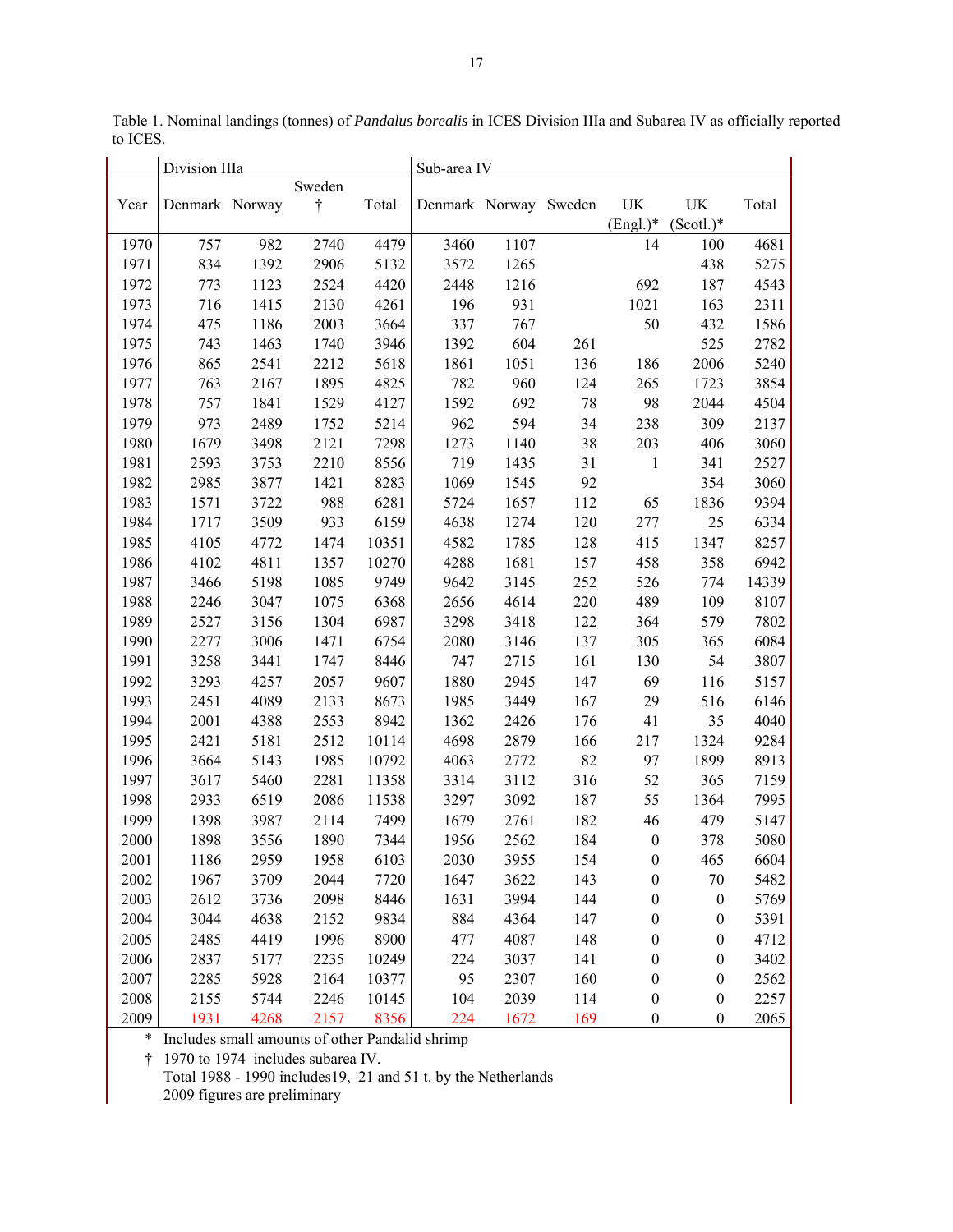|      |      |                  |              | Total    | Est. Sw.<br>high | Est.<br>Norw. | Est.<br>Danish |            |            |
|------|------|------------------|--------------|----------|------------------|---------------|----------------|------------|------------|
| Year |      | Denmark Norway*) | Sweden $*$ ) | landings | grading          | discards      | discards       | <b>TAC</b> | Est. catch |
| 1970 | 1102 | 1729             | 2742         | 5573     |                  |               |                |            |            |
| 1971 | 1190 | 2486             | 2906         | 6582     |                  |               |                |            |            |
| 1972 | 1017 | 2477             | 2524         | 6018     |                  |               |                |            |            |
| 1973 | 755  | 2333             | 2130         | 5218     |                  |               |                |            |            |
| 1974 | 530  | 1809             | 2003         | 4342     |                  |               |                |            |            |
| 1975 | 817  | 2339             | 2003         | 5159     |                  |               |                |            |            |
| 1976 | 1204 | 3348             | 2529         | 7081     |                  |               |                |            |            |
| 1977 | 1120 | 3004             | 2019         | 6143     |                  |               |                |            |            |
| 1978 | 1459 | 2440             | 1609         | 5508     |                  |               |                |            |            |
| 1979 | 1062 | 3040             | 1787         | 5889     |                  |               |                |            |            |
| 1980 | 1678 | 4562             | 2159         | 8399     |                  |               |                |            |            |
| 1981 | 2593 | 5183             | 2241         | 10017    |                  |               |                |            |            |
| 1982 | 3766 | 5042             | 1450         | 10258    |                  |               |                |            |            |
| 1983 | 1567 | 5361             | 1136         | 8064     |                  |               |                |            |            |
| 1984 | 1800 | 4783             | 1022         | 7605     |                  |               |                |            |            |
| 1985 | 4498 | 6646             | 1571         | 12715    |                  |               |                |            |            |
| 1986 | 4866 | 6490             | 1463         | 12819    |                  |               |                |            |            |
| 1987 | 4488 | 8343             | 1322         | 14153    |                  |               |                |            |            |
| 1988 | 3240 | 7661             | 1278         | 12179    |                  |               |                |            |            |
| 1989 | 3242 | 6411             | 1433         | 11086    |                  |               |                |            |            |
| 1990 | 2479 | 6108             | 1608         | 10195    |                  |               |                |            |            |
| 1991 | 3583 | 6119             | 1908         | 11610    |                  |               |                |            |            |
| 1992 | 3725 | 7136             | 2154         | 13015    |                  |               |                | 15000      |            |
| 1993 | 2915 | 7371             | 2300         | 12586    |                  |               |                | 15000      |            |
| 1994 | 2134 | 6813             | 2601         | 11548    |                  |               |                | 18000      |            |
| 1995 | 2460 | 8095             | 2882         | 13437    |                  |               |                | 16000      |            |
| 1996 | 3868 | 7878             | 2371         | 14117    |                  |               |                | 15000      |            |
| 1997 | 3909 | 8565             | 2597         | 15071    |                  |               |                | 15000      |            |
| 1998 | 3330 | 9606             | 2469         | 15406    |                  |               |                | 18800      |            |
| 1999 | 2072 | 6739             | 2445         | 11256    |                  |               |                | 18800      |            |
| 2000 | 2371 | 6444             | 2225         | 11040    |                  |               |                | 13000      |            |
| 2001 | 1953 | 7266             | 2108         | 11327    | 375              |               |                | 14500      | 11702      |
| 2002 | 2466 | 7703             | 2301         | 12470    | 908              |               |                | 14500      | 13378      |
| 2003 | 3244 | 8178             | 2389         | 13811    | 868              |               |                | 14500      | 14679      |
| 2004 | 3905 | 9544             | 2464         | 15913    | 1797             |               |                | 15690      | 17710      |
| 2005 | 2952 | 8959             | 2257         | 14168    | 1483             |               |                | 15600      | 15651      |
| 2006 | 3061 | 8669             | 2488         | 14218    | 1186             |               |                | 16200      | 15404      |
| 2007 | 2380 | 8686             | 2445         | 13511    | 1124             | 526           |                | 16600      | 15161      |
| 2008 | 2259 | 8260             | 2479         | 12998    | 2003             | 1408          |                | 16300      | 16409      |
| 2009 | 2155 | 6364             | 2483         | 11002    | 671              | 115           | 29             | 16600      | 11817      |

Table 2. *Pandalus borealis* landings and catches in ICES Divs. IIIa (Skagerrak) and IVa east (Norwegian Deep) as estimated by the Working Group.

 \*) Swedish (all years) and Norwegian (2000-2009) landings have been corrected for loss in weight due to boiling.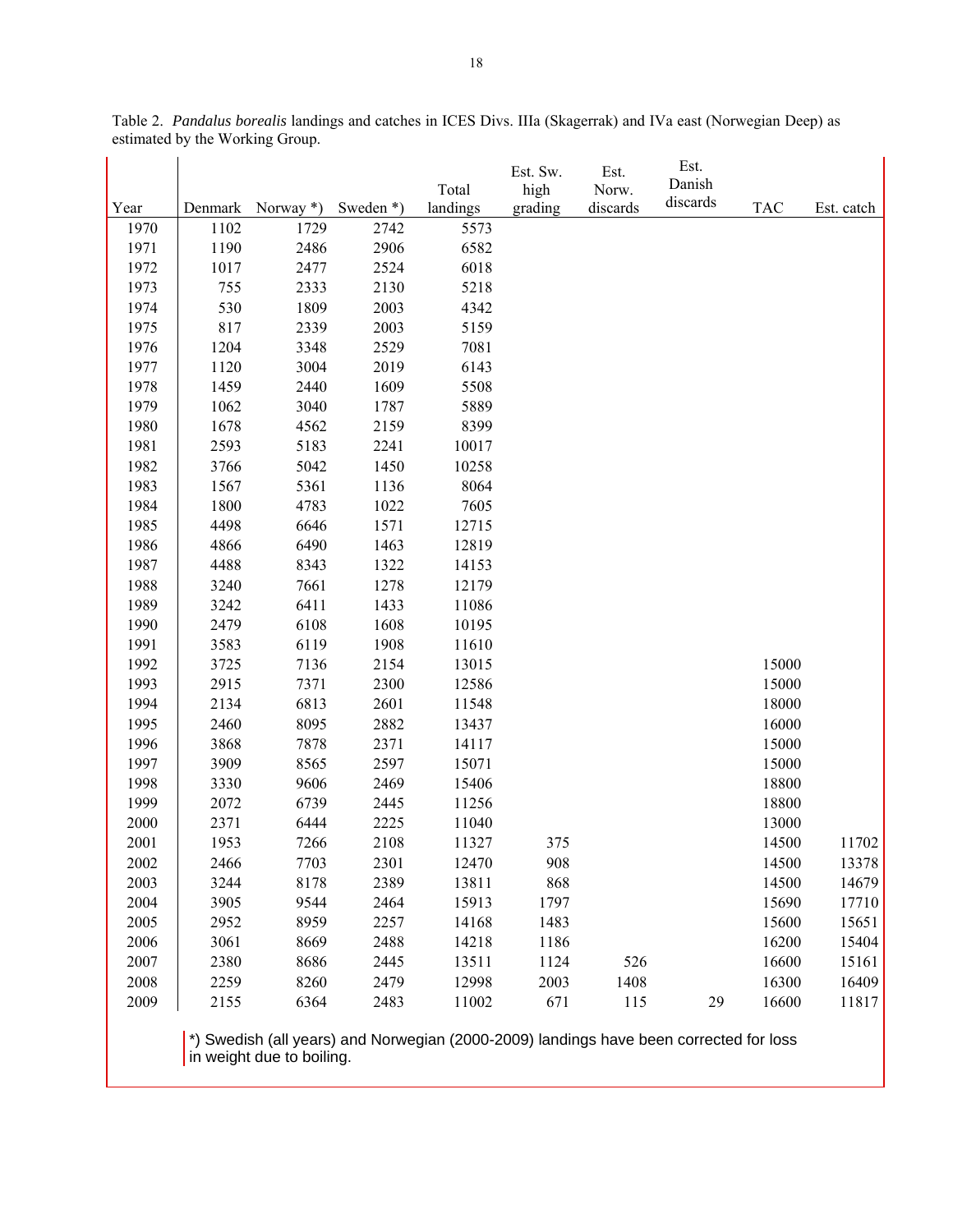|      | <b>Denmark</b> |        | Norway      |             | <b>Sweden</b> |             |
|------|----------------|--------|-------------|-------------|---------------|-------------|
| Year | <b>LPUE</b>    | effort | <b>LPUE</b> | effort      | <b>LPUE</b>   | effort      |
|      | kg/hr          | Khrs   | kg/hr       | <b>Khrs</b> | kg/hr         | <b>Khrs</b> |
| 1987 | 13             | 347    | 36          | 179         | 30            | 49          |
| 1988 | 9              | 364    | 36          | 230         | 23            | 57          |
| 1989 | 9              | 358    | 31          | 251         | 22            | 57          |
| 1990 | 15             | 162    | 23          | 273         | 23            | 63          |
| 1991 | 20             | 183    | 26          | 232         | 26            | 58          |
| 1992 | 19             | 192    | 30          | 206         | 31            | 61          |
| 1993 | 16             | 188    | 35          | 204         | 27            | 80          |
| 1994 | 21             | 102    | 31          | 243         | 25            | 91          |
| 1995 | 27             | 90     | 31          | 218         | 33            | 82          |
| 1996 | 29             | 133    | 35          | 255         | 39            | 76          |
| 1997 | 46             | 85     | 37          | 214         | 32            | 74          |
| 1998 | 43             | 78     | 42          | 212         | 33            | 78          |
| 1999 | 24             | 85     | 44          | 219         | 34            | 73          |
| 2000 | 24             | 100    | 32          | 219         | 34            | 72          |
| 2001 | 23             | 85     | 33          | 195         | 30            | 75          |
| 2002 | 33             | 74     | 33          | 206         | 29            | 74          |
| 2003 | 35             | 92     | 44          | 168         | 35            | 65          |
| 2004 | 53             | 74     | 47          | 163         | 33            | 72          |
| 2005 | 28             | 105    | 55          | 164         | 33            | 74          |
| 2006 | 36             | 86     | 50          | 173         | 36            | 65          |
| 2007 | 41             | 58     | 65          | 134         | 47            | 52          |
| 2008 | 38             | 60     | 65          | 127         | 43            | 58          |
| 2009 | 28             | 76     | 50          | 128         | 35            | 71          |

Table 3. National LPUE and total effort. *Pandalus* in ICES Divs. IIIa and IVa east.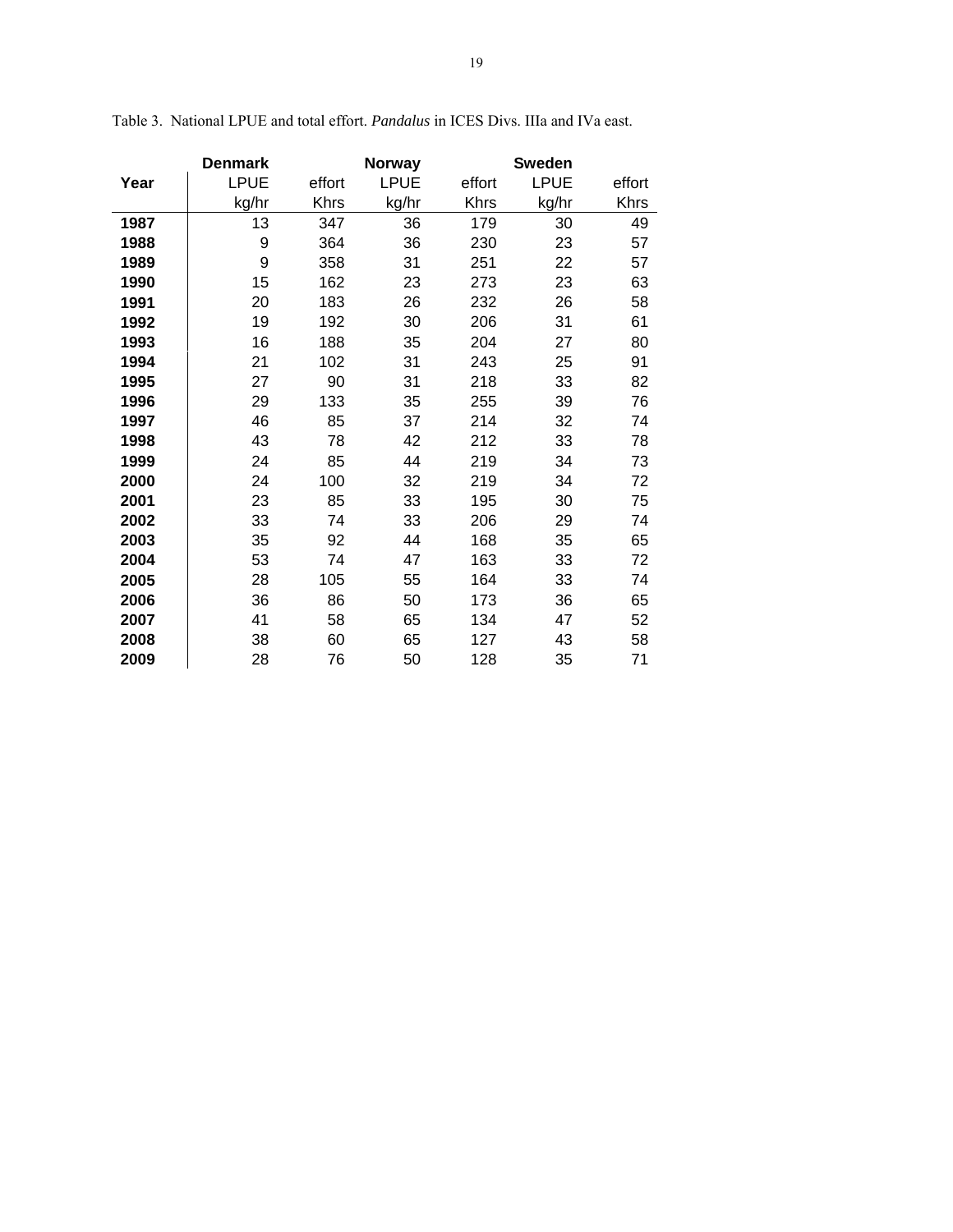| <b>Denmark</b>               |                    |                |             | Numbers        |                       |                |
|------------------------------|--------------------|----------------|-------------|----------------|-----------------------|----------------|
|                              | Landings           |                |             |                |                       |                |
| Quarter                      | (tons)             | samples        | Weight (kg) | measured-sexed |                       |                |
| 1                            | 600                | 7              | 7.5         | 1490           |                       |                |
| $\overline{c}$               | 557                | 1              | 1.1         | 237            | $\boldsymbol{r})$     |                |
| 3                            | 437                | 2              | 3.4         | 744            |                       |                |
| $\overline{\mathbf{4}}$      | 560                | 6              | 8.9         | 1732           |                       |                |
| Total                        | 2155               | 16             | 20.9        | 4203           |                       |                |
|                              |                    |                |             |                |                       |                |
| Norway                       |                    |                |             | <b>Numbers</b> |                       |                |
|                              | Landings           |                |             |                |                       |                |
| Quarter                      | (tons)             | samples        | Weight (kg) | measured-sexed |                       |                |
| 1                            | 2060               | 9              | 15.1        | 2393           |                       |                |
| $\boldsymbol{2}$             | 1665               | 8              | 11.3        | 2018           |                       |                |
| 3                            | 1419               | 5              | 8.2         | 1412           |                       |                |
| $\overline{4}$               | 1219               | 3              | 5.0         | 764            |                       |                |
| Total                        | 6363               | 25             | 39.6        | 6587           |                       |                |
|                              |                    |                |             |                |                       |                |
|                              |                    |                |             |                |                       |                |
| <b>Sweden</b>                |                    |                |             | <b>Numbers</b> |                       |                |
|                              | Landings           |                |             |                |                       |                |
| Quarter                      | (tons)             | samples        | Weight (kg) | measured-sexed |                       |                |
| 1                            | 582                | 7              | 29.7        | 6440           |                       |                |
| $\boldsymbol{2}$             | 656                | $\overline{7}$ | 18.3        | 4147           |                       |                |
| 3<br>$\overline{\mathbf{4}}$ | 564                | 1              | 3.2         | 3914           |                       |                |
| Total                        | 681                | 7<br>22        | 20.7        | 4190           |                       |                |
|                              | 2483               |                | 71.9        | 18691          |                       |                |
|                              |                    |                |             |                |                       |                |
|                              |                    |                |             |                |                       |                |
|                              |                    |                |             |                | Sampling per 1000 ton |                |
| <b>Total</b>                 |                    |                |             | <b>Numbers</b> | landed                |                |
| Quarter                      | Landings<br>(tons) | samples        | Weight (kg) | measured-sexed | Weight                | <b>Numbers</b> |
| 1                            | 3242               | 23             | 52.3        | 10323          | 16.1                  | 3184.0         |
| $\overline{c}$               | 2878               | 16             | 30.7        | 6402           | 10.7                  | 2224.2         |
| 3                            | 2420               | 8              | 14.8        | 6070           | 6.1                   | 2507.7         |
| $\overline{\mathbf{4}}$      | 2460               | 16             | 34.6        | 6686           | 14.1                  | 2717.6         |
| Total                        | 11001              | 63.0           | 132.4       | 29481          | 12.0                  | 2679.8         |
|                              |                    |                |             |                |                       |                |

Table 4. National sampling effort of commercial catches in 2009. *Pandalus* in ICES Divs. IIIa and IVa east.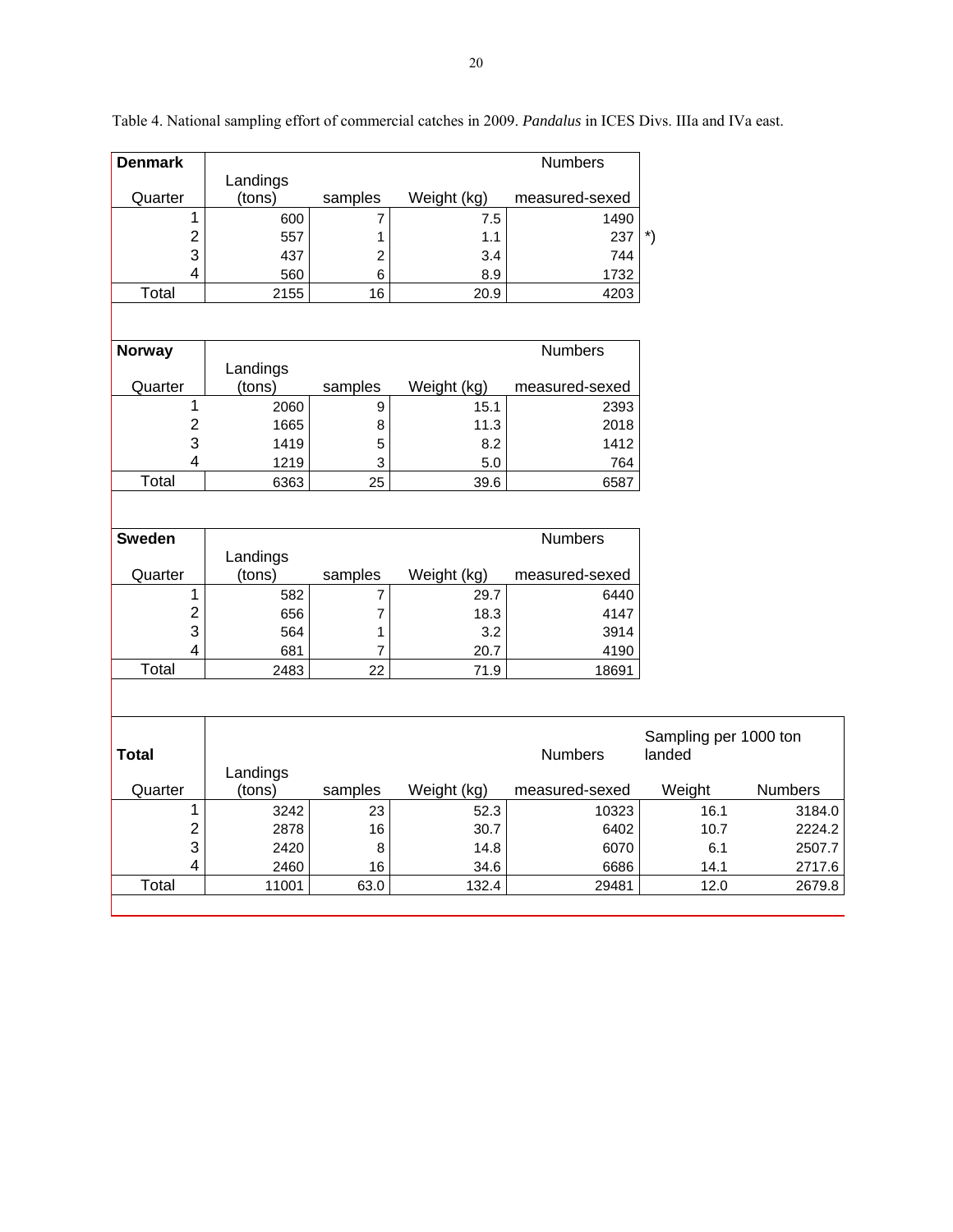| Numbers*10**-6<br><b>YEAR</b> | 1985   | 1986   | 1987   | 1988   | 1989   | 1990   | 1991    | 1992   | 1993   | 1994   | 1995   | 1996   | 1997   |
|-------------------------------|--------|--------|--------|--------|--------|--------|---------|--------|--------|--------|--------|--------|--------|
| AGE                           |        |        |        |        |        |        |         |        |        |        |        |        |        |
| 0                             | 17.7   | 7.4    | 2.7    | 14.1   | 31.3   | 0.0    | 3.9     | 25.5   | 27.2   | 0.7    | 2.7    | 61.1   | 19.7   |
|                               | 1200.8 | 1146.4 | 1260.5 | 1086.6 | 2083.6 | 2250.1 | 1231.8  | 1071.4 | 1889.6 | 671.9  | 646.0  | 1211.6 | 2175.6 |
| $\overline{\mathbf{c}}$       | 1305.4 | 1029.7 | 1205.6 | 923.9  | 385.5  | 910.8  | 1035.8  | 1289.2 | 803.8  | 1380.4 | 970.5  | 991.4  | 1181.9 |
| 3                             | 187.9  | 482.7  | 390.2  | 300.2  | 173.8  | 121.1  | 326.7   | 569.1  | 262.7  | 143.0  | 851.5  | 454.6  | 295.6  |
| $+qp$                         | 52.3   | 25.1   | 203.2  | 146.7  | 13.6   | 31.3   | 25.6    | 57.5   | 15.5   | 30.5   | 42.0   | 69.5   | 29.8   |
| <b>TOTALNUM</b>               | 2764.1 | 2691.3 | 3062.1 | 2471.5 | 2687.9 | 3313.3 | 2623.8  | 3012.7 | 2998.7 | 2226.4 | 2512.5 | 2788.2 | 3702.6 |
| <b>CATON</b>                  | 13273  | 13233  | 14876  | 12929  | 12193  | 11421  | 12107   | 13556  | 13475  | 11761  | 13713  | 14436  | 16110  |
| <b>YEAR</b>                   | 1998   | 1999   | 2000   | 2001   | 2002   | 2003   | 2004    | 2005   | 2006   | 2007   | 2008   | 2009   |        |
| AGE                           |        |        |        |        |        |        |         |        |        |        |        |        |        |
| 0                             | 12.7   | 4.6    | 88.1   | 0.1    | 3.9    | 2.4    | 5.7     | 13.7   | 4.8    | 0.1    | 1.2    | 0.1    |        |
|                               | 903.4  | 1436.1 | 1270.7 | 904.7  | 922.3  | 668.7  | 1062.9  | 749.4  | 1021.4 | 433.1  | 701.9  | 555.1  |        |
| $\overline{\mathbf{c}}$       | 1597.9 | 720.1  | 836.3  | 824.5  | 858.4  | 1466.5 | 1251.4  | 1172.7 | 1149.2 | 1349.9 | 915.0  | 853.2  |        |
| 3                             | 468.1  | 318.3  | 199.3  | 390.0  | 581.8  | 283.8  | 477.6   | 410.1  | 379.0  | 220.1  | 673.7  | 592.9  |        |
| $+qp$                         | 48.2   | 43.3   | 39.2   | 68.3   | 101.8  | 0.0    | 50.4    | 0.0    | 28.5   | 0.0    | 0.0    | 16.5   |        |
| <b>TOTALNUM</b>               | 3030.2 | 2522.4 | 2433.5 | 2187.6 | 2468.3 | 2421.4 | 2847.9  | 2345.9 | 2582.8 | 2003.1 | 2291.9 | 2017.8 |        |
| <b>CATON</b>                  | 15753  | 11895  | 11401  | 11657  | 12339  | 13338  | 15815.3 | 13715  | 13763  | 10750  | 12541  | 11816  |        |

Table 5. Catch in numbers at age. *Pandalus* in Divs. IIIa and IVa east.

Table 6. Mean weight at age in catches. *Pandalus* in Divs. IIIa and IVa east.

| Catch weights at age (kg) |        |        |        |        |        |        |        |        |        |        |        |        |        |
|---------------------------|--------|--------|--------|--------|--------|--------|--------|--------|--------|--------|--------|--------|--------|
| <b>YEAR</b>               | 1985   | 1986   | 1987   | 1988   | 1989   | 1990   | 1991   | 1992   | 1993   | 1994   | 1995   | 1996   | 1997   |
| AGE                       |        |        |        |        |        |        |        |        |        |        |        |        |        |
| 0                         | 0.0009 | 0.0012 | 0.0009 | 0.0009 | 0.0011 | 0.0009 | 0.0015 | 0.0010 | 0.0009 | 0.0009 | 0.0009 | 0.0007 | 0.0009 |
|                           | 0.0032 | 0.0032 | 0.0024 | 0.0030 | 0.0034 | 0.0030 | 0.0033 | 0.0035 | 0.0035 | 0.0034 | 0.0033 | 0.0037 | 0.0031 |
| $\overline{2}$            | 0.0064 | 0.0054 | 0.0048 | 0.0054 | 0.0065 | 0.0053 | 0.0053 | 0.0052 | 0.0067 | 0.0060 | 0.0057 | 0.0067 | 0.0061 |
| 3                         | 0.0104 | 0.0083 | 0.0077 | 0.0090 | 0.0099 | 0.0083 | 0.0079 | 0.0078 | 0.0088 | 0.0093 | 0.0089 | 0.0094 | 0.0094 |
| $+qp$                     | 0.0134 | 0.0140 | 0.0114 | 0.0117 | 0.0133 | 0.0106 | 0.0122 | 0.0095 | 0.0109 | 0.0117 | 0.0116 | 0.0138 | 0.0119 |
|                           |        |        |        |        |        |        |        |        |        |        |        |        |        |
| <b>YEAR</b>               | 1998   | 1999   | 2000   | 2001   | 2002   | 2003   | 2004   | 2005   | 2006   | 2007   | 2008   | 2009   |        |
| AGE                       |        |        |        |        |        |        |        |        |        |        |        |        |        |
| 0                         | 0.0007 | 0.0007 | 0.0007 | 0.0006 | 0.0008 | 0.0014 | 0.0017 | 0.0014 | 0.0014 | 0.0014 | 0.0010 | 0.0015 |        |
|                           | 0.0033 | 0.0033 | 0.0032 | 0.0031 | 0.0036 | 0.0035 | 0.0037 | 0.0038 | 0.0035 | 0.0032 | 0.0036 | 0.0049 |        |
| $\overline{2}$            | 0.0055 | 0.0063 | 0.0063 | 0.0056 | 0.0054 | 0.0060 | 0.0061 | 0.0059 | 0.0061 | 0.0057 | 0.0059 | 0.0057 |        |
| 3                         | 0.0087 | 0.0088 | 0.0103 | 0.0085 | 0.0083 | 0.0082 | 0.0077 | 0.0092 | 0.0075 | 0.0075 | 0.0070 | 0.0069 |        |
| $+qp$                     | 0.0133 | 0.0112 | 0.0139 | 0.0118 | 0.0113 | 0.0121 | 0.0107 | 0.0113 | 0.0123 | 0.0123 | 0.0123 | 0.0091 |        |
|                           |        |        |        |        |        |        |        |        |        |        |        |        |        |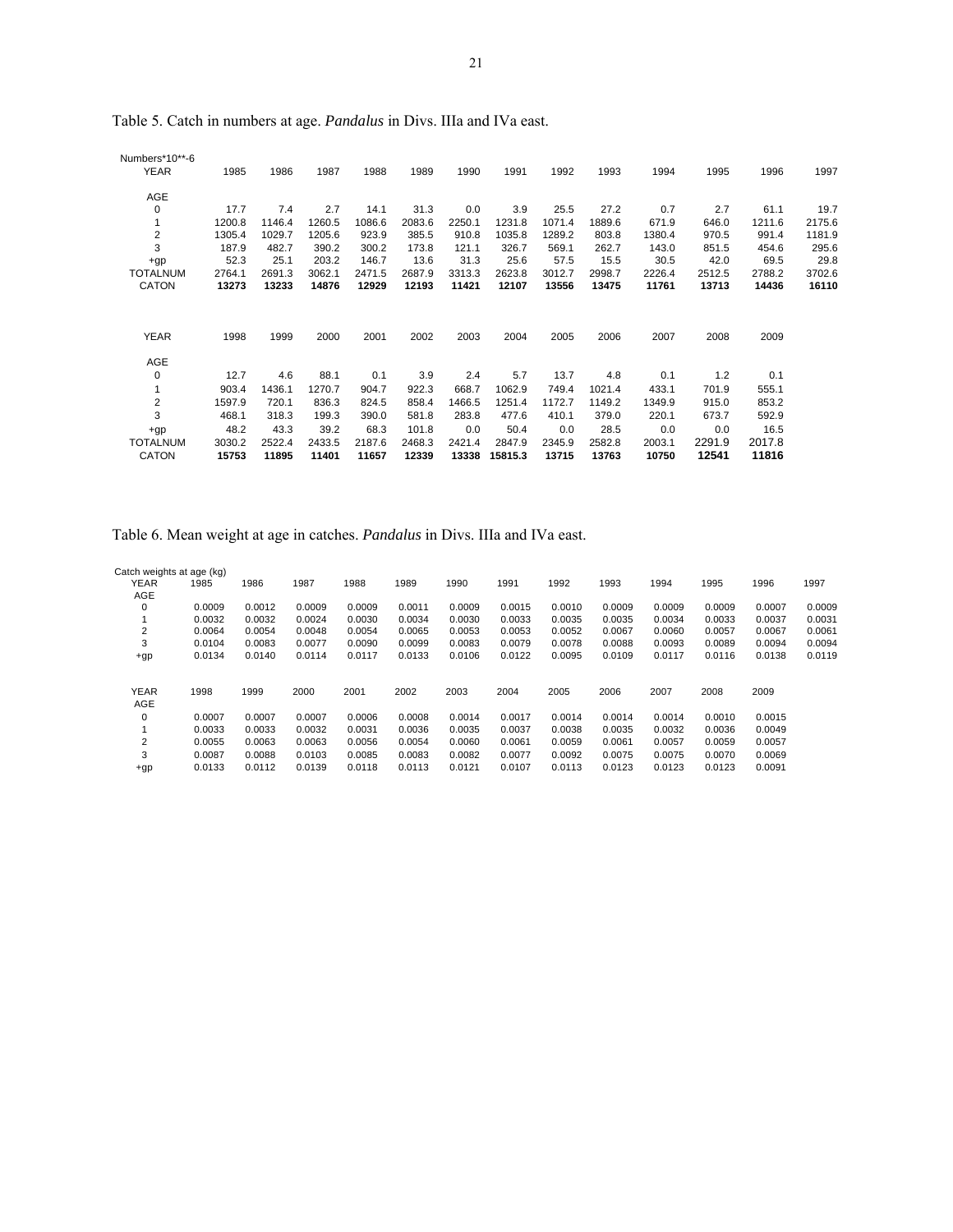| А.                              |        |            |        |                                         |        |            | D:                                                            |        |            |                            |            |        |
|---------------------------------|--------|------------|--------|-----------------------------------------|--------|------------|---------------------------------------------------------------|--------|------------|----------------------------|------------|--------|
| Skagerrak, Sub-div. IIIA.       |        |            |        | Danish log book records                 |        |            | Norwegian Deeps, Sub-div. IVA East Danish log book records    |        |            |                            |            |        |
|                                 | 2007   |            | 2008   |                                         | 2009   |            |                                                               | 2007   |            | 2008                       |            | 2009   |
| Species:                        | Total  | % of total | Total  | % of total                              | Total  | % of tota  | Species:                                                      | Total  | % of total | Total                      | % of total | Total  |
|                                 |        | catch      |        | catch                                   |        | catch      |                                                               |        | catch      |                            | catch      |        |
| <b>Blue Whiting</b>             | 0.0    | 0.0        | 0.0    | 0.0                                     | 0.0    | 0.0        | <b>Blue Whiting</b>                                           | 0.0    | 0.0        | 0.0                        | 0.0        | 0.0    |
| Norway lobster                  | 15.8   | 0.6        | 8.9    | 0.4                                     | 3.6    | 0.1        | Norway lobster                                                | 0.3    | 0.2        | 0.9                        | 0.7        | 1.1    |
| <b>Pandalus</b>                 | 2287.1 | 89.5       | 2120.4 | 84.5                                    | 2151.1 | 82.3       | Pandalus                                                      | 81.4   | 72.6       | 87.6                       | 68.9       | 197.1  |
| Angler fish                     | 8.5    | 0.3        | 13.2   | 0.5                                     | 16.2   | 0.6        | Angler fish                                                   | 1.9    | 1.7        | 7.0                        | 5.5        | 6.9    |
| Whiting                         | 0.0    | 0.0        | 0.0    | 0.0                                     | 0.0    | 0.0        | Whiting                                                       | 0.0    | 0.0        | 0.0                        | 0.0        | 0.0    |
| Haddock                         | 7.2    | 0.3        | 13.0   | 0.5                                     | 16.5   | 0.6        | Haddock                                                       | 0.4    | 0.4        | 0.1                        | 0.1        | 0.2    |
| Hake                            | 0.8    | 0.0        | 5.3    | 0.2                                     | 7.3    | 0.3        | Hake                                                          | 1.1    | 1.0        | 4.5                        | 3.5        | 3.1    |
| Ling                            | 0.9    | 0.0        | 1.4    | 0.1                                     | 2.9    | 0.1        | Ling                                                          | 0.4    | 0.3        | 3.3                        | 2.6        | 2.4    |
| Saithe                          | 113.8  | 4.5        | 213.5  | 8.5                                     | 286.2  | 11.0       | Saithe                                                        | 21.0   | 18.7       | 14.6                       | 11.5       | 20.9   |
| Witch flounder                  | 47.1   | 1.8        | 39.9   | 1.6                                     | 37.1   | 1.4        | Witch flounder                                                | 0.7    | 0.6        | 0.3                        | 0.2        | 0.1    |
| Norway pout                     | 0.0    | 0.0        | 0.0    | 0.0                                     | 0.0    | 0.0        | Norway pout                                                   | 0.0    | 0.0        | 0.0                        | 0.0        | 0.0    |
| Cod                             | 48.8   | 1.9        | 63.2   | 2.5                                     | 62.9   | 2.4        | Cod                                                           | 2.7    | 2.4        | 4.9                        | 3.9        | 8.2    |
| Other market fish               | 24.6   | 1.0        | 29.5   | 1.2                                     | 28.9   | 1.1        | Other market fish                                             | 2.3    | 2.1        | 3.9                        | 3.1        | 6.2    |
| Cod as % of shrimp:             |        | 2.1        |        | 3.0                                     | 0.0    | 2.9        | Cod as % of shrimp:                                           |        | 3.3        |                            | 5.6        |        |
|                                 |        |            |        |                                         |        |            |                                                               |        |            |                            |            |        |
|                                 |        |            |        |                                         |        |            |                                                               |        |            |                            |            |        |
| в.<br>Skagerrak, Sub-div. IIIA. |        |            |        |                                         |        |            | F:                                                            |        |            |                            |            |        |
|                                 |        |            |        | Swedish log book records                |        |            | Norwegian Deeps, Sub-div. IVA East Norwegian sales slips data |        |            |                            |            |        |
|                                 | 2007   |            | 2008   |                                         | 2009   |            |                                                               | 2007   |            | 2008                       |            | 2009   |
| Species:                        | Total  | % of total | Total  | % of total                              | Total  | % of total | Species:                                                      | Total  | % of total | Total                      | % of total | Total  |
|                                 |        | catch      |        | catch                                   |        | catch      |                                                               |        | catch      |                            | catch      |        |
| <b>Blue Whiting</b>             | 0.0    | 0.0        | 0.0    | 0.0                                     | 0.0    | 0.0        | <b>Blue Whiting</b>                                           | 0.0    | 0.0        | 0.0                        | 0.0        | 0.0    |
| Norway lobster                  | 4.6    | 0.2        | 6.5    | 0.3                                     | 8.1    | 0.5        | Norway lobster                                                | 38.4   | 1.4        | 75.3                       | 2.9        | 65.6   |
| <b>Pandalus</b>                 | 1710.4 | 80.7       | 1743.1 | 84.3                                    | 1235.4 | 77.3       | Pandalus                                                      | 2190.3 | 81.2       | 2038.9                     | 77.4       | 1667.6 |
| Angler fish                     | 4.2    | 0.2        | 6.0    | 0.3                                     | 6.1    | 0.4        | Angler fish                                                   | 75.2   | 2.8        | 67.4                       | 2.6        | 68.9   |
| Whiting                         | 2.5    | 0.1        | 3.4    | 0.2                                     | 3.9    | 0.2        | Whiting                                                       | 3.3    | 0.1        | 4.6                        | 0.2        | 2.2    |
| Haddock                         | 14.0   | 0.7        | 21.8   | 1.1                                     | 12.9   | 0.8        | Haddock                                                       | 27.3   | 1.0        | 24.1                       | 0.9        | 10.2   |
| Hake                            | 8.8    | 0.4        | 15.9   | 0.8                                     | 9.4    | 0.6        | Hake                                                          | 17.7   | 0.7        | 36.3                       | 1.4        | 30.3   |
| Ling                            | 3.3    | 0.2        | 5.2    | 0.3                                     | 6.4    | 0.4        | Ling                                                          | 29.8   | 1.1        | 27.5                       | 1.0        | 34.4   |
| Saithe                          | 195.9  | 9.2        | 137.0  | 6.6                                     | 156.5  | 9.8        | Saithe                                                        | 163.6  | 6.1        | 218.7                      | 8.3        | 17.9   |
| Witch flounder                  | 23.0   | 1.1        | 25.7   | 1.2                                     | 27.7   | 1.7        | Witch flounder                                                | 2.7    | 0.1        | 3.4                        | 0.1        | 1.9    |
| Norway pout                     | 0.0    | 0.0        | 0.0    | 0.0                                     | 0.0    | 0.0        | Norway pout                                                   | 0.0    | 0.0        | 0.0                        | 0.0        | 0.0    |
| Cod                             | 55.4   | 2.6        | 77.0   | 3.7                                     | 111.9  | 7.0        | Cod                                                           | 96.0   | 3.6        | 96.1                       | 3.6        | 62.7   |
| Other market fish               | 96.5   | 4.6        | 27.2   | 1.3                                     | 19.2   | 1.2        | Other market fish                                             | 52.8   | 2.0        | 41.9                       | 1.6        | 59.5   |
| Cod as % of shrimp:             |        | 3.2        |        | 4.4                                     |        | 9.1        | Cod as % of shrimp:                                           |        | 4.4        |                            | 4.7        |        |
| C:<br>Skagerrak, Sub-div. IIIA. |        |            |        | Swedish log book records (sorting grid) |        |            | F:<br>Skagerrak, Sub-div. IIIA.                               |        |            | Norwegian sales slips data |            |        |
|                                 | 2007   |            | 2008   |                                         | 2009   |            |                                                               | 2007   |            | 2008                       |            | 2009   |
| Species:                        | Total  | % of total | Total  | % of total                              | Total  | % of total | Species:                                                      | Total  | % of total | Total                      | % of total | Total  |
|                                 |        | catch      |        | catch                                   |        | catch      |                                                               |        | catch      |                            | catch      |        |
| <b>Blue Whiting</b>             | 0.0    | 0.0        | 0.0    | 0.0                                     | 0.0    | 0.0        | <b>Blue Whiting</b>                                           | 0.0    | 0.0        | 0.0                        | 0.0        | 0.0    |
| Norway lobster                  | 2.9    | 0.5        | 3.4    | 0.5                                     | 2.6    | 0.3        | Norway lobster                                                | 35.4   | 0.5        | 36.7                       | 0.6        | 39.1   |
| Pandalus                        | 610.9  | 99.1       | 633.6  | 99.3                                    | 923.4  | 96.9       | Pandalus                                                      | 6046.2 | 91.0       | 5742.5                     | 88.6       | 4267.0 |
| Angler fish                     | 0.1    | 0.0        | 0.0    | 0.0                                     | 0.4    | 0.0        | Angler fish                                                   | 34.9   | 0.5        | 33.0                       | 0.5        | 35.4   |
| Whiting                         | 0.0    | 0.0        | 0.0    | 0.0                                     | 0.0    | 0.0        | Whiting                                                       | 7.4    | 0.1        | 5.9                        | 0.1        | 5.0    |
| Haddock                         | 0.0    | 0.0        | 0.0    | 0.0                                     | 0.3    | 0.0        | Haddock                                                       | 39.2   | 0.6        | 43.6                       | 0.7        | 51.0   |
| Hake                            | 0.0    | 0.0        | 0.0    | 0.0                                     | 0.9    | 0.1        | Hake                                                          | 11.8   | 0.2        | 24.0                       | 0.4        | 23.7   |
| Ling                            | 0.0    | 0.0        | 0.0    | 0.0                                     | 0.6    | 0.1        | Ling                                                          | 29.6   | 0.4        | 38.2                       | 0.6        | 33.1   |
| Saithe                          | 0.1    | 0.0        | 0.0    | 0.0                                     | 15.3   | 1.6        | Saithe                                                        | 95.0   | 1.4        | 159.5                      | 2.5        | 137.8  |
| Witch flounder                  | 0.2    | 0.0        | 0.1    | 0.0                                     | 0.8    | 0.1        | Witch flounder                                                | 31.4   | 0.5        | 29.4                       | 0.5        | 21.4   |
| Norway pout                     | 0.0    | 0.0        | 0.0    | 0.0                                     | 0.0    | 0.0        | Norway pout                                                   | 35.4   | 0.5        | 0.0                        | 0.0        | 0.0    |
| Cod                             | 1.9    | 0.3        | 0.3    | 0.0                                     | 8.5    | 0.9        | Cod                                                           | 208.7  | 3.1        | 258.8                      | 4.0        | 198.1  |
| Other market fish               | 0.3    | 0.0        | 0.3    | 0.0                                     | 0.6    | 0.1        | Other market fish                                             | 106.8  | 1.6        | 107.1                      | 1.7        | 122.0  |
| Cod as % of shrimp:             |        | 0.3        |        | 0.0                                     |        | 0.9        | Cod as % of shrimp:                                           |        | 3.5        |                            | 4.5        |        |
|                                 |        |            |        |                                         |        |            |                                                               |        |            |                            |            |        |

| A:                        |        |            |        |                         |        |            | D:                                                         |       |            |       |            |       |            |
|---------------------------|--------|------------|--------|-------------------------|--------|------------|------------------------------------------------------------|-------|------------|-------|------------|-------|------------|
| Skagerrak, Sub-div. IIIA. |        |            |        | Danish log book records |        |            | Norwegian Deeps, Sub-div. IVA East Danish log book records |       |            |       |            |       |            |
|                           | 2007   |            | 2008   |                         | 2009   |            |                                                            | 2007  |            | 2008  |            | 2009  |            |
| Species:                  | Total  | % of total | Total  | % of total              | Total  | % of total | Species:                                                   | Total | % of total | Total | % of total | Total | % of total |
|                           |        | catch      |        | catch                   |        | catch      |                                                            |       | catch      |       | catch      |       | catch      |
| <b>Blue Whiting</b>       | 0.0    | 0.0        | 0.0    | 0.0                     | 0.0    | 0.0        | <b>Blue Whiting</b>                                        | 0.0   | 0.0        | 0.0   | 0.0        | 0.0   | 0.0        |
| Norway lobster            | 15.8   | 0.6        | 8.9    | 0.4                     | 3.6    | 0.1        | Norway lobster                                             | 0.3   | 0.2        | 0.9   | 0.7        | 1.1   | 0.5        |
| Pandalus                  | 2287.1 | 89.5       | 2120.4 | 84.5                    | 2151.1 | 82.3       | Pandalus                                                   | 81.4  | 72.6       | 87.6  | 68.9       | 197.1 | 80.0       |
| Angler fish               | 8.5    | 0.3        | 13.2   | 0.5                     | 16.2   | 0.6        | Angler fish                                                | 1.9   | 1.7        | 7.0   | 5.5        | 6.9   | 2.8        |
| Whiting                   | 0.0    | 0.0        | 0.0    | 0.0                     | 0.0    | 0.0        | Whiting                                                    | 0.0   | 0.0        | 0.0   | 0.0        | 0.0   | 0.0        |
| Haddock                   | 7.2    | 0.3        | 13.0   | 0.5                     | 16.5   | 0.6        | Haddock                                                    | 0.4   | 0.4        | 0.1   | 0.1        | 0.2   | 0.1        |
| Hake                      | 0.8    | 0.0        | 5.3    | 0.2                     | 7.3    | 0.3        | Hake                                                       | 1.1   | 1.0        | 4.5   | 3.5        | 3.1   | 1.3        |
| Ling                      | 0.9    | 0.0        | 1.4    | 0.1                     | 2.9    | 0.1        | Ling                                                       | 0.4   | 0.3        | 3.3   | 2.6        | 2.4   | 1.0        |
| Saithe                    | 113.8  | 4.5        | 213.5  | 8.5                     | 286.2  | 11.0       | Saithe                                                     | 21.0  | 18.7       | 14.6  | 11.5       | 20.9  | 8.5        |
| Witch flounder            | 47.1   | 1.8        | 39.9   | 1.6                     | 37.1   | 1.4        | Witch flounder                                             | 0.7   | 0.6        | 0.3   | 0.2        | 0.1   | 0.0        |
| Norway pout               | 0.0    | 0.0        | 0.0    | 0.0                     | 0.0    | 0.0        | Norway pout                                                | 0.0   | 0.0        | 0.0   | 0.0        | 0.0   | 0.0        |
| Cod                       | 48.8   | 1.9        | 63.2   | 2.5                     | 62.9   | 2.4        | Cod                                                        | 2.7   | 2.4        | 4.9   | 3.9        | 8.2   | 3.3        |
| Other market fish         | 24.6   | 1.0        | 29.5   | 1.2                     | 28.9   | 1.1        | Other market fish                                          | 2.3   | 2.1        | 3.9   | 3.1        | 6.2   | 2.5        |
| Cod as % of shrimp:       |        | 2.1        |        | 3.0                     | 0.0    | 2.9        | Cod as % of shrimp:                                        |       | 3.3        |       | 5.6        |       | 4.2        |
|                           |        |            |        |                         |        |            |                                                            |       |            |       |            |       |            |
|                           |        |            |        |                         |        |            |                                                            |       |            |       |            |       |            |

|                     |        |                  | ີ      |                  |        |            | $\cdot$<br>$\cdots$ |        |            | ີ      |            |        |            |
|---------------------|--------|------------------|--------|------------------|--------|------------|---------------------|--------|------------|--------|------------|--------|------------|
|                     | 2007   |                  | 2008   |                  | 2009   |            |                     | 2007   |            | 2008   |            | 2009   |            |
| Species:            | Total  | % of total       | Total  | % of total       | Total  | % of total | Species:            | Total  | % of total | Total  | % of total | Total  | % of total |
|                     |        | catch            |        | catch            |        | catch      |                     |        | catch      |        | catch      |        | catch      |
| <b>Blue Whiting</b> | 0.0    | 0.0              | 0.0    | 0.0              | 0.0    | 0.0        | <b>Blue Whiting</b> | 0.0    | 0.0        | 0.0    | 0.0        | 0.0    | 0.0        |
| Norway lobster      | 4.6    | 0.2              | 6.5    | 0.3 <sub>1</sub> | 8.1    | 0.5        | Norway lobster      | 38.4   | 1.4        | 75.3   | 2.9        | 65.6   | 3.2        |
| Pandalus            | 1710.4 | 80.7             | 1743.1 | 84.3             | 1235.4 | 77.3       | <b>Pandalus</b>     | 2190.3 | 81.2       | 2038.9 | 77.4       | 1667.6 | 82.5       |
| Angler fish         | 4.2    | 0.2              | 6.0    | 0.3              | 6.1    | 0.4        | Angler fish         | 75.2   | 2.8        | 67.4   | 2.6        | 68.9   | 3.4        |
| Whiting             | 2.5    | 0.1              | 3.4    | 0.2              | 3.9    | 0.2        | Whiting             | 3.3    | 0.1        | 4.6    | 0.2        | 2.2    | 0.1        |
| Haddock             | 14.0   | 0.7              | 21.8   | 1.1              | 12.9   | 0.8        | Haddock             | 27.3   | 1.0        | 24.1   | 0.9        | 10.2   | 0.5        |
| Hake                | 8.8    | 0.4              | 15.9   | 0.8 <sub>1</sub> | 9.4    | 0.6        | Hake                | 17.7   | 0.7        | 36.3   | 1.4        | 30.3   | 1.5        |
| Ling                | 3.3    | 0.2              | 5.2    | 0.3              | 6.4    | 0.4        | Ling                | 29.8   | 1.1        | 27.5   | 1.0        | 34.4   | 1.7        |
| Saithe              | 195.9  | 9.2 <sub>h</sub> | 137.0  | 6.6              | 156.5  | 9.8        | Saithe              | 163.6  | 6.1        | 218.7  | 8.3        | 17.9   | 0.9        |
| Witch flounder      | 23.0   | 1.1h             | 25.7   | 1.2              | 27.7   | 1.7        | Witch flounder      | 2.7    | 0.1        | 3.4    | 0.1        | 1.9    | 0.1        |
| Norway pout         | 0.0    | 0.0              | 0.0    | 0.0              | 0.0    | 0.0        | Norway pout         | 0.0    | 0.0        | 0.0    | 0.0        | 0.0    | 0.0        |
| Cod                 | 55.4   | 2.6              | 77.0   | 3.7              | 111.9  | 7.0        | Cod                 | 96.0   | 3.6        | 96.1   | 3.6        | 62.7   | 3.1        |
| Other market fish   | 96.5   | 4.6              | 27.2   | 1.3              | 19.2   | 1.2        | Other market fish   | 52.8   | 2.0        | 41.9   | .61        | 59.5   | 2.9        |
| Cod as % of shrimp: |        | 3.2              |        | 4.4              |        | 9.1        | Cod as % of shrimp: |        | 4.4        |        | 4.7        |        | 3.8        |
|                     |        |                  |        |                  |        |            |                     |        |            |        |            |        |            |

# F:<br><mark>Skagerrak, Sub-div. IIIA. Norwegian sales slips data</mark>

|                     | 2007  |            | 2008  |            | 2009  |            |                     | 2007   |            | 2008   |                  | 2009   |            |
|---------------------|-------|------------|-------|------------|-------|------------|---------------------|--------|------------|--------|------------------|--------|------------|
| Species:            | Total | % of total | Total | % of total | Total | % of total | Species:            | Total  | % of total | Total  | % of total       | Total  | % of total |
|                     |       | catch      |       | catch      |       | catch      |                     |        | catch      |        | catch            |        | catch      |
| <b>Blue Whiting</b> | 0.0   | 0.0        | 0.0   | 0.0        | 0.0   | 0.0        | <b>Blue Whiting</b> | 0.0    | 0.0        | 0.0    | 0.0              | 0.0    | 0.0        |
| Norway lobster      | 2.9   | 0.5        | 3.4   | 0.5        | 2.6   | 0.3        | Norway lobster      | 35.4   | 0.5        | 36.7   | 0.6              | 39.1   | 0.8        |
| Pandalus            | 610.9 | 99.1       | 633.6 | 99.3       | 923.4 | 96.9       | <b>Pandalus</b>     | 6046.2 | 91.0       | 5742.5 | 88.6             | 4267.0 | 86.5       |
| Angler fish         | 0.1   | 0.0        | 0.0   | 0.0        | 0.4   | 0.0        | Angler fish         | 34.9   | 0.5        | 33.0   | 0.5              | 35.4   | 0.7        |
| Whiting             | 0.0   | 0.0        | 0.0   | 0.0        | 0.0   | 0.0        | Whiting             | 7.4    | 0.1        | 5.9    | 0.1              | 5.0    | 0.1        |
| Haddock             | 0.0   | 0.0        | 0.0   | 0.0        | 0.3   | 0.0        | Haddock             | 39.2   | 0.6        | 43.6   | 0.7              | 51.0   | 1.0        |
| Hake                | 0.0   | 0.0        | 0.0   | 0.0        | 0.9   | 0.1        | Hake                | 11.8   | 0.2        | 24.0   | 0.4              | 23.7   | 0.5        |
| Ling                | 0.0   | 0.0        | 0.0   | 0.0        | 0.6   | 0.1        | Ling                | 29.6   | 0.4        | 38.2   | 0.6              | 33.1   | 0.7        |
| Saithe              | 0.1   | 0.0        | 0.0   | 0.0        | 15.3  | 1.6        | Saithe              | 95.0   | 1.4        | 159.5  | 2.5              | 137.8  | 2.8        |
| Witch flounder      | 0.2   | 0.0        | 0.1   | 0.0        | 0.8   | 0.1        | Witch flounder      | 31.4   | 0.5        | 29.4   | 0.5              | 21.4   | 0.4        |
| Norway pout         | 0.0   | 0.0        | 0.0   | 0.0        | 0.0   | 0.0        | Norway pout         | 35.4   | 0.5        | 0.0    | 0.0              | 0.0    | 0.0        |
| Cod                 | 1.9   | 0.3        | 0.3   | 0.0        | 8.5   | 0.9        | Cod                 | 208.7  | 3.1        | 258.8  | 4.0              | 198.1  | 4.0        |
| Other market fish   | 0.3   | 0.0        | 0.3   | 0.0        | 0.6   | 0.1        | Other market fish   | 106.8  | 1.6        | 107.1  | 1.7 <sub>1</sub> | 122.0  | 2.5        |
| Cod as % of shrimp: |       | 0.3        |       | 0.0        |       | 0.9        | Cod as % of shrimp: |        | 3.5        |        | 4.5              |        | 4.6        |
|                     |       |            |       |            |       |            |                     |        |            |        |                  |        |            |

## Table 7. By-catch, 2007-2009 in the *Pandalus* fisheries in the Norwegian Deep & Skagerrak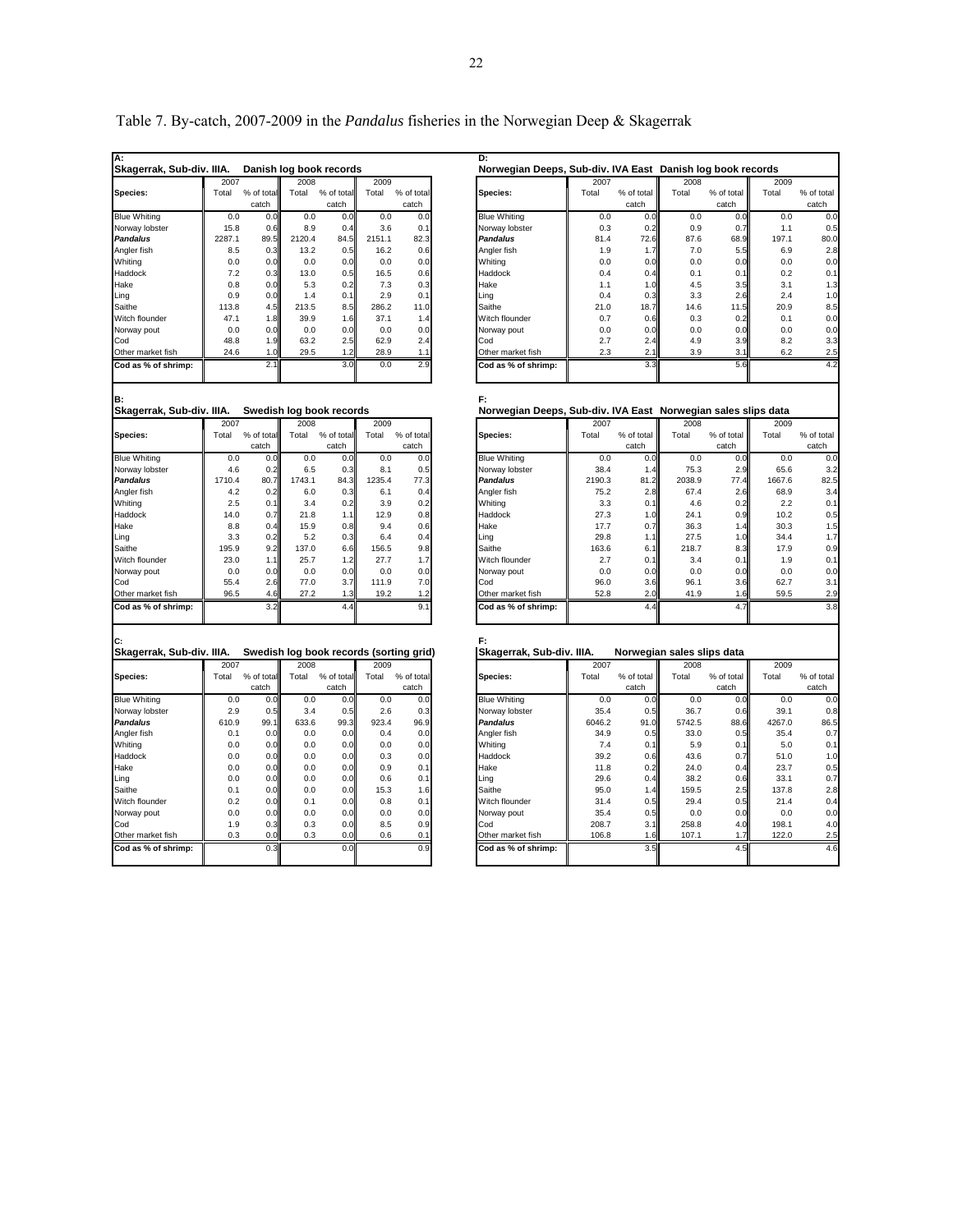| Year | Denmark          | Norway                  | Sweden                   | UK (Scotland)    | Total            |
|------|------------------|-------------------------|--------------------------|------------------|------------------|
| 1972 | 2204             |                         |                          | 187              | 2391             |
| 1973 | 157              |                         |                          | 163              | 320              |
| 1974 | 282              |                         |                          | 434              | 716              |
| 1975 | 1308             |                         |                          | 525              | 1833             |
| 1976 | 1552             |                         |                          | 1937             | 3489             |
| 1977 | 425              | 112                     |                          | 1692             | 2229             |
| 1978 | 890              | 81                      |                          | 2027             | 2998             |
| 1979 | 565              | 44                      |                          | 268              | 877              |
| 1980 | 1122             | 76                      |                          | 377              | 1575             |
| 1981 | 685              | $\mathbf{1}$            |                          | 347              | 1033             |
| 1982 | 283              |                         |                          | 352              | 635              |
| 1983 | 5729             | 8                       |                          | 1827             | 7564             |
| 1984 | 4553             | 13                      |                          | 25               | 4591             |
| 1985 | 4188             |                         |                          | 1341             | 5529             |
| 1986 | 3416             |                         |                          | 301              | 3717             |
| 1987 | 8620             |                         |                          | 686              | 9306             |
| 1988 | 1662             | $\overline{c}$          |                          | 84               | 1748             |
| 1989 | 2495             | 25                      |                          | 547              | 3067             |
| 1990 | 1681             | 3                       | $\overline{\mathcal{L}}$ | 365              | 2053             |
| 1991 | 422              | 31                      |                          | 53               | 506              |
| 1992 | 1448             |                         |                          | 116              | 1564             |
| 1993 | 1521             | 38                      |                          | 509              | 2068             |
| 1994 | 1229             | $\boldsymbol{0}$        |                          | 35               | 1264             |
| 1995 | 4659             | 15                      |                          | 1298             | 5972             |
| 1996 | 3858             | 32                      |                          | 1893             | 5783             |
| 1997 | 3022             | 9                       |                          | 365              | 3396             |
| 1998 | 2900             | $\overline{\mathbf{3}}$ |                          | 1365             | 4268             |
| 1999 | 1005             | 9                       |                          | 456              | 1470             |
| 2000 | 1482             |                         |                          | 378              | 1860             |
| 2001 | 1263             | 18                      |                          | 397              | 1678             |
| 2002 | 1147             | 9                       |                          | 70               | 1226             |
| 2003 | 999              | 8                       | $\,1$                    | $\boldsymbol{0}$ | 1008             |
| 2004 | 23               | $\boldsymbol{0}$        | $\boldsymbol{0}$         | $\boldsymbol{0}$ | 23               |
| 2005 | 10               | $\boldsymbol{0}$        | $\boldsymbol{0}$         | $\boldsymbol{0}$ | 10               |
| 2006 | $\boldsymbol{0}$ | $\boldsymbol{0}$        | $\boldsymbol{0}$         | $\boldsymbol{0}$ | $\boldsymbol{0}$ |
| 2007 | $\boldsymbol{0}$ | $\boldsymbol{0}$        | $\boldsymbol{0}$         | $\boldsymbol{0}$ | $\boldsymbol{0}$ |
| 2008 | $\overline{0}$   | $\overline{0}$          | $\boldsymbol{0}$         | $\boldsymbol{0}$ | $\boldsymbol{0}$ |
| 2009 | $\boldsymbol{0}$ | $\boldsymbol{0}$        | $\boldsymbol{0}$         | $\boldsymbol{0}$ | $\boldsymbol{0}$ |

| Table 8. | Landings in tonnes of <i>Pandalus borealis</i> from the Fladen Ground |
|----------|-----------------------------------------------------------------------|
|          | (Division IVa west) as estimated by the Working Group                 |